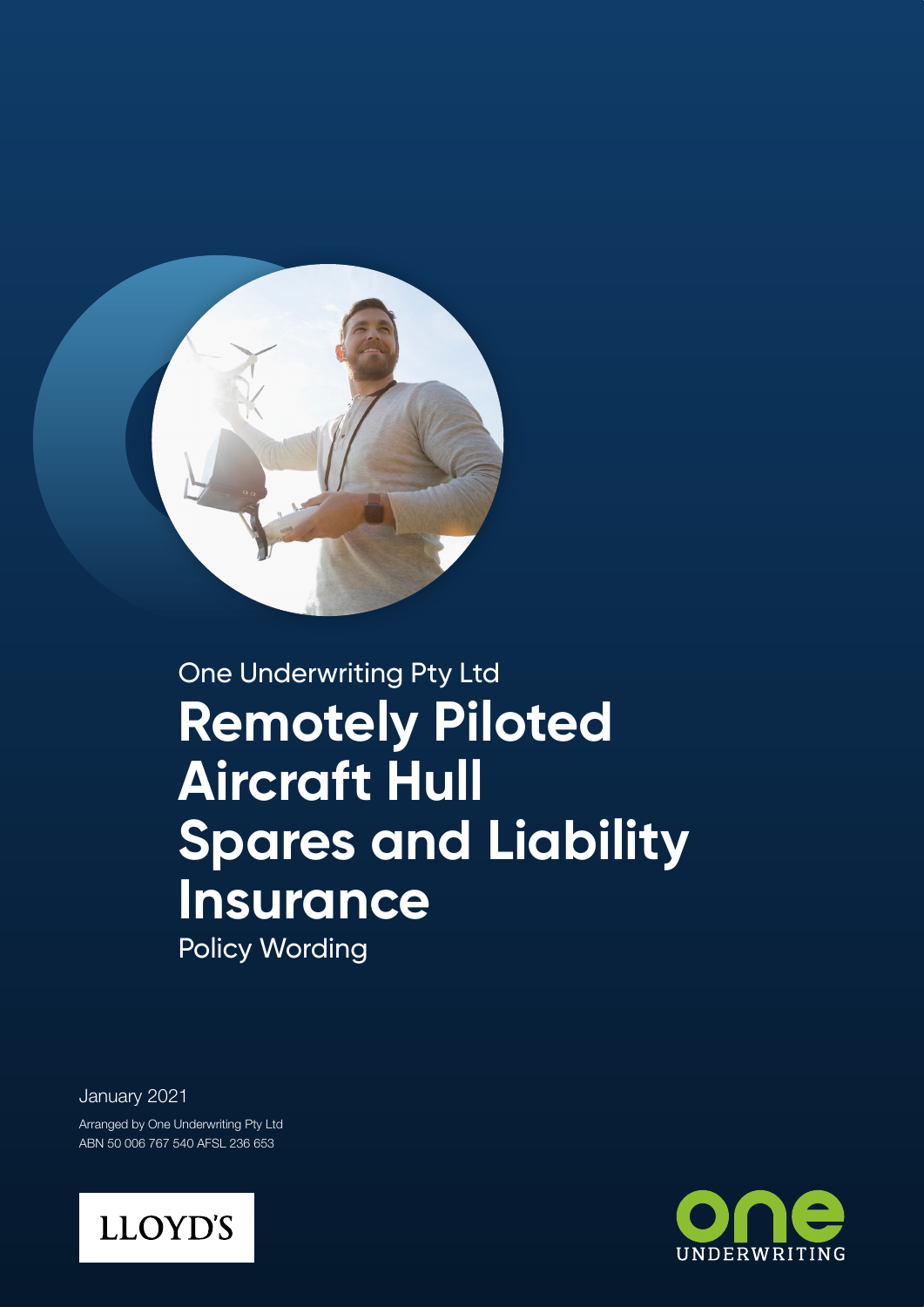## **Notices**

#### **Documentation**

This document, the **schedule** and any **endorsements** attaching to this document and / or **schedule** constitute the **policy**, which is the insurance contract and sets out the terms of this insurance between **you** and the **insurer**.

#### **Your compliance with policy terms**

**You** must comply with the terms of this **policy**. Failure to comply with the terms of this **policy** may result in **your** claim being refused or reduced where that claim has been affected by **your** failure to comply.

## **Insurance Contracts Act**

The terms and conditions of this insurance shall be governed by and construed in accordance with the laws of Australia, and as such shall be subject to the Insurance Contracts Act 1984 (Cth). Nothing contained in this insurance is to be construed to reduce or waive either **your** or the **insurer's** privileges, rights or remedies available under the Insurance Contracts Act 1984 (Cth).

#### **General Insurance Code of Practice**

The **insurer** has adopted and proudly supports the Insurance Council of Australia's General Insurance Code of Practice and its purpose of raising the standards of practice and service in the general insurance industry. A copy of this Code is available by contacting the **insurer** or from the Insurance Council of Australia's website at: [www.insurancecouncil.com.au](http://www.insurancecouncil.com.au/)

## **Privacy notice**

The **insurer** is committed to compliance with the provisions of the Australian Privacy Principles and the *Privacy Act 1988* (Cth) and the *Privacy Amendment (Enhancing Protection) Act 2012* (Cth). In order for the **insurer** to assess the risk of and provide **you** with insurance products and assess and manage any claims under those products, it is necessary to obtain personal information from **you**. If **you** do not provide **us** with this information, this may prevent the **insurer** from providing **you** with the products or services sought. If **you** provide the **insurer** with information about someone else, **you** must obtain their consent to do so.

The **insurer** may disclose **your** information to other insurers, their reinsurers, and insurance reference service or other advisers used by the **insurer** such as loss adjusters, lawyers or others who may be engaged to assist in claims handling, underwriting or for the purpose of fulfilling compliance and/or regulatory requirements. These third parties will all be contractually required to adhere to the **insurer's** privacy obligations.

#### **Defined terms**

Certain words or phrases in this **policy** have specific meaning as defined within this **policy** and wherever these words appear in bold in this **policy** the defined meanings shall apply. These defined words or phrases can be found under the Definitions **section** of this **policy**.

#### **Understanding this Policy**

This **policy** must be read by **you** in its entirety as conditions, exclusions and other limitations apply.

The **policy** is made up of different classes of insurance, which are set out in separate **sections** of this **policy** with specific terms applying to each section separately in addition to general terms applying to all the **sections**.

The cover **you** have purchased or not purchased under this **policy** is shown in the **schedule**.

**You** must ensure that the cover **you** have purchased under this **policy** is adequate for **your** needs.

If **you** think there is a mistake in or a change needs to be made to this policy, then **you** must immediately notify **your insurance broker**.

#### **How to make a claim**

In the event of a claim or potential claim or **occurrence** or incident or circumstances likely to give rise to a claim, please refer to Claims Notification, General Condition 7.

There are further obligations imposed on **you** under this **policy** in respect of claims, **occurrences** or incidents or circumstances likely to give rise to a claim. These can be found under the General Conditions **section** of this **policy** and where applicable, other **sections** of this **policy**.

#### **Questions and concerns about this policy and how to make a complaint**

The **insurer** is committed to handling any complaint about their products or services efficiently and fairly. If **you** have a complaint please contact One Underwriting on (03) 9211 3700 or

[oneunderwriting@oneunderwriting.com.au](mailto:oneunderwriting@oneunderwriting.com.au) if **you** have any concern about the services or product the **insurer** has provided.

If **you** are not satisfied with the resolution of **your**  complaint or the manner in which it has been handled, please contact the **insurer's** Complaints Manager, who will attempt to resolve it in accordance with the Complaints Procedures. **You** may obtain a copy of procedures from the **insurer's** Complaints Manager at Level 50, 80 Collins Street Melbourne VIC 3000 t: 03 9211 3700

e: [oneunderwriting@oneunderwriting.com.au](mailto:oneunderwriting@oneunderwriting.com.au)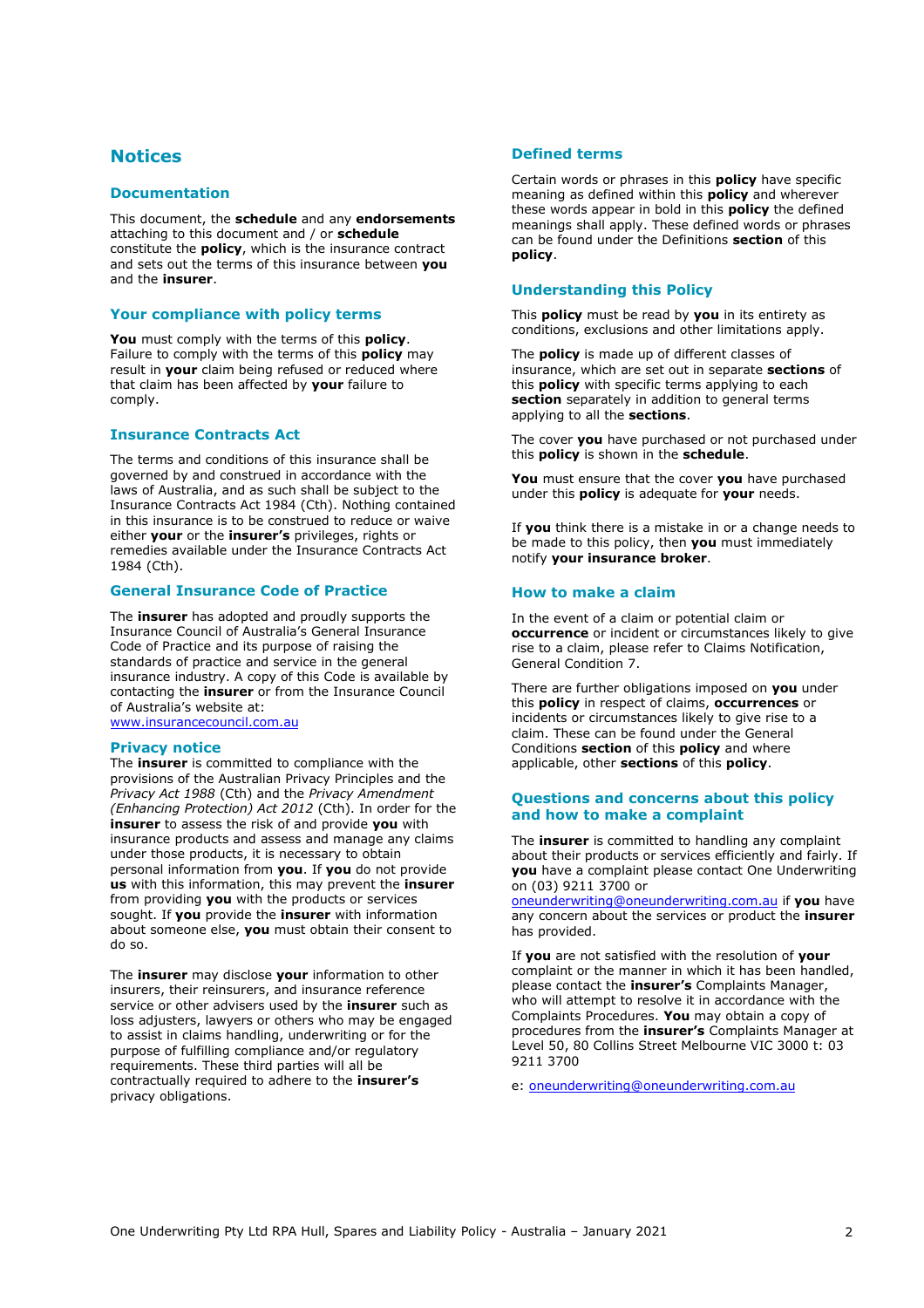If **your** complaint is not satisfactorily resolved within fifteen (15) business days or **you** are not happy with the **insurer's** response to **your** complaint, **you** may request that **your** matter be reviewed by writing to:

Lloyd's Underwriters' General Representative in Australia Level 9, 1 O'Connell St, Sydney NSW 2000 Telephone +61 (0)2 8298 0782

If **your** complaint remains unresolved **you** will be referred to the Australian Financial Complaints Authority (AFCA). AFCA can be contacted by phone on 1800 931 678 or email info@afca.org.au or [www.afca.org.au](http://www.afca.org.au/) or in writing to Australian Financial Complaints Authority GPO Box 3, Melbourne VIC 3001.

Making a complaint does not affect **your** right to take legal action, however, the AFCA will not adjudicate on any cases where litigation has commenced.

#### **How your premium is calculated**

**Your** premium is determined by a number of factors and of course, the higher the risk is, the higher the premium. The premium payable under this **policy** may also be subject to Stamp Duty and Goods and Service Tax (GST), which shall be payable by you via the **insurer** at the appropriate rate. The applicable Stamp Duty and Goods and Service Tax is shown in the **schedule** and / or on the applicable premium debit note(s) / invoice(s).

#### **Goods and service tax**

- (a) If the **insurer** exercises their option to repair or pay for the repair of the **RPA** they will pay the amount of any Goods and Services Tax (GST) included in the cost of the repairs less any Input Tax Credit to which **you** are entitled in respect of the GST payable on the cost of repairs.
- (b) Any such payment of GST will not cause the amount payable by the **insurer** to exceed the **insured value**.
- (c) **You** will inform the **insurer** of your Australian Business Number and any entitlement to an Input Tax Credit for GST on the premium. In the event of any misstatement by **you**, the **insurer** will not be liable to pay any GST.

#### **Choice of law and jurisdiction**

This **policy** shall be subject to Australian law and any dispute shall be handled in the courts of Australia.

In the event of a dispute arising under this **policy**, the **insurer** will at **your** request submit to the jurisdiction of any competent Court in the Commonwealth of Australia. Such dispute shall be determined in accordance with the law and practice applicable in such Court. Any summons notice or process to be served upon the **insurer** may be served upon Lloyd's Underwriters' General Representative in Australia, Level 9, 1 O'Connell St, Sydney, NSW 2000, Telephone +61 (0)2 8298 0782 who has the authority to accept service and to enter an appearance on the **insurer's** behalf. If a suit is instituted against the **insurer**, they will abide by the final decision of any such Court or any competent Appellate Court.

#### **Trading sanction(s) restrictions**

The **insurer** shall not provide any benefit under this **policy** to the extent of providing cover, payment of any claim or the provision of any benefit where doing so would breach any sanction, prohibition or restriction imposed by law or regulation.

#### **Your duty of disclosure**

Before **you** enter into this **policy**, **you** have a duty under the Insurance Contracts Act 1984 (Cth) to disclose to the **insurer** every matter **you** know, or could reasonably be expected to know, that is relevant to the **insurer's** decision to provide **you** with the insurance cover.

The duty of disclosure does not require **you** to disclose any matter:

- that diminishes the risk;
- that is of common knowledge;

• that the **insurer** knows, or in the ordinary course of their business as an insurer, ought to know; or

• as to which compliance with the duty of disclosure is waived by the **insurer**.

**Your** duty of disclosure continues for the **period of insurance** and extends to any renewal, reinstatement, variation or extension of the insurance provided by the **insurer**.

**You** must take care to give accurate and complete information relating to the insurance provided by this **policy**.

If **you** become aware that the information **you** have given to the **insurer** is inaccurate or incomplete or **you** have any particular concerns about any of the information **you** have provided or should provide, before or during the **period of insurance**, then **you** must advise **your insurance broker**.

If **you** have not complied with **your** duty of disclosure, then the **insurer** may:

- reduce its liability under the **policy**;
- cancel the **policy;** or
- avoid this **policy** if the failure to comply with the duty of disclosure or misrepresentation was fraudulent (please refer to Fraudulent Claims, General Condition 9).

#### **Change in risk information**

#### If:

- the information **you** have given the **insurer** in relation to the insurance provided under this **policy** changes, or
- there is any significant change in or variance of the risk(s),

before or during the **period of insurance** then the **insurer** needs to know as it may result in:

- a claim not being paid (in whole or in part), and/or
- the **policy** no longer being suitable to meet **your** needs.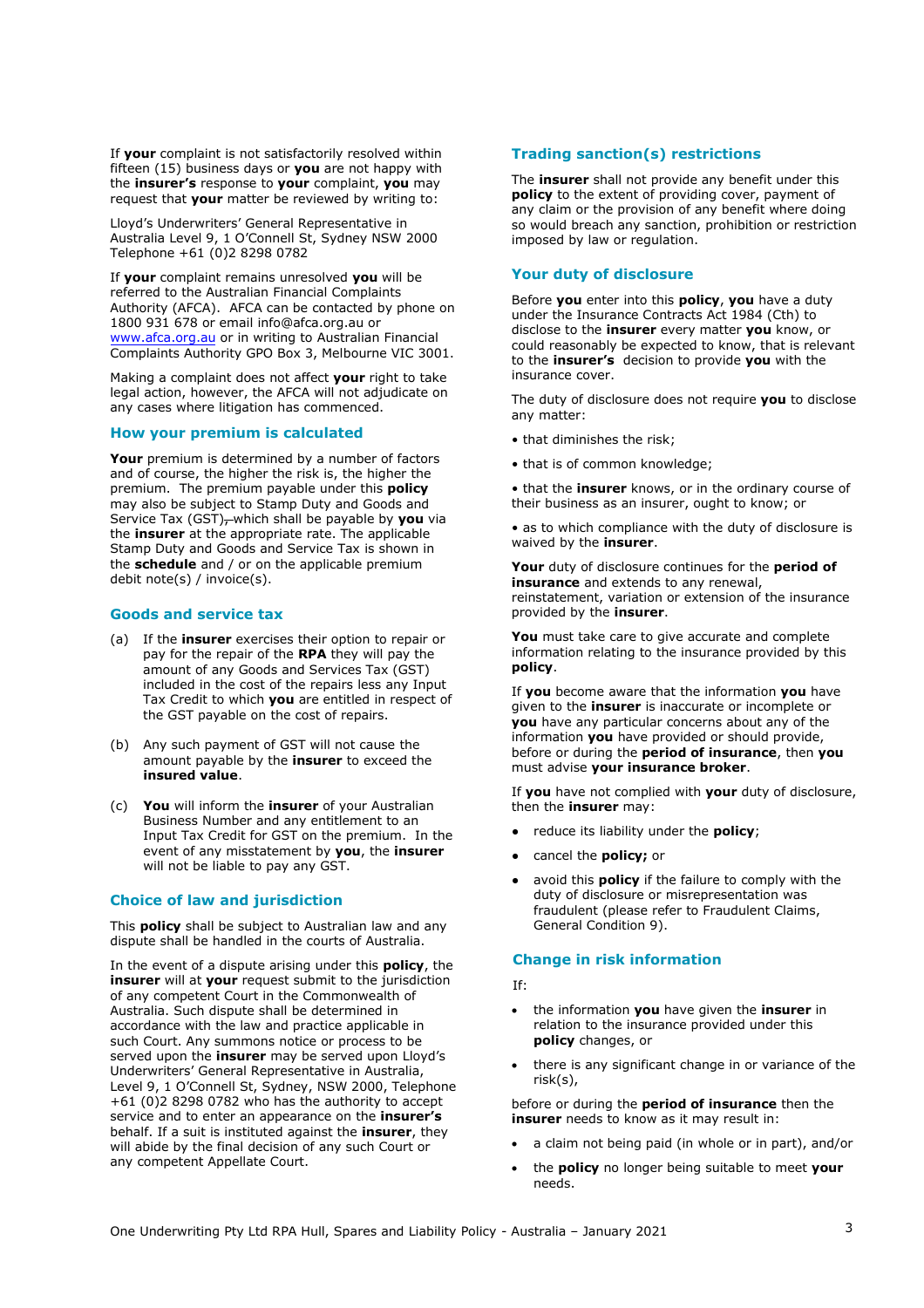To enable the **insurer** to assess any such changes or variations in information and/or risks **you** must tell the **insurer** as soon as is reasonably practicable of any such changes or variations. This can be done by advising **your insurance broker**.

## **Cancellation of this policy**

This **policy** may be cancelled in one of two (2) ways:

#### **When you can cancel**

**You** can cancel **your policy** at any time by providing notice in writing to **your insurance broker**.

#### If **you**:

- (a) pay **your** premium by instalments and wish to cancel, the cancellation will take effect on the date to which **you** have paid **your** premium in advance.
- (b) do not pay **your** premium by instalments, the cancellation will take effect at 4pm Australian Eastern Standard Time on the day the **insurer** receives **your** notice of cancellation. The **insurer** will refund the premium for **your policy**, less an amount which covers the period for which **you** were insured.

However, the **insurer** will not refund any premium if they have paid or are obliged to pay a claim under **your policy**.

#### **When the insurer can cancel**

The **insurer** can cancel this **policy** by giving **you** written notice to the address on file and in accordance with the *Insurance Contracts Act 1984* (Cth), including where **you** have:

- (a) breached the Duty of Disclosure;
- (b) breached a provision of **your policy** (including one requiring payment of premium);
- (c) made a fraudulent claim under any policy of insurance; if the **insurer** cancels this **policy**, the **insurer** will refund the premium for this **policy** less an amount to cover the period for which **you** were insured;
- (d) failed to comply with the duty of the utmost good faith; and
- (e) made a misrepresentation to the **insurer** during the negotiations for **your policy** but before it was entered into.

In addition to the above Cancellation of this Policy Notice, **your** attention is also drawn to the following cancellation and termination conditions in:

- 1 Extension 1, Strikes, Malicious Acts and Hi-jack Coverage applicable to Sections 1 and 2 of this **policy**.
- 2 Paragraph 4 (b) of Section 3 of this **policy** Review and Cancellation applicable to Coverage 4 war and related perils.

Coverage 4 – war and related perils - shall also terminate automatically in certain circumstances as detailed in paragraph 4 (a) in Section 3 of this **policy** – Automatic Termination.

#### **Currency**

All payments by **you** to the **insurer** and the **insurer** to **you** or someone else under this **policy** must be in the currency of the country in which the policy was written.

#### **Agreement to insure**

This **policy** is an insurance contract between the **insurer** and **you**.

Provided the premium (including the applicable taxes and duties) has been paid by **you** in accordance with the terms of this **policy**, the **insurer** shall provide the insurance in accordance with the terms of this **policy**.

A person who is not a party to this **policy** shall have no right to enforce any of its terms.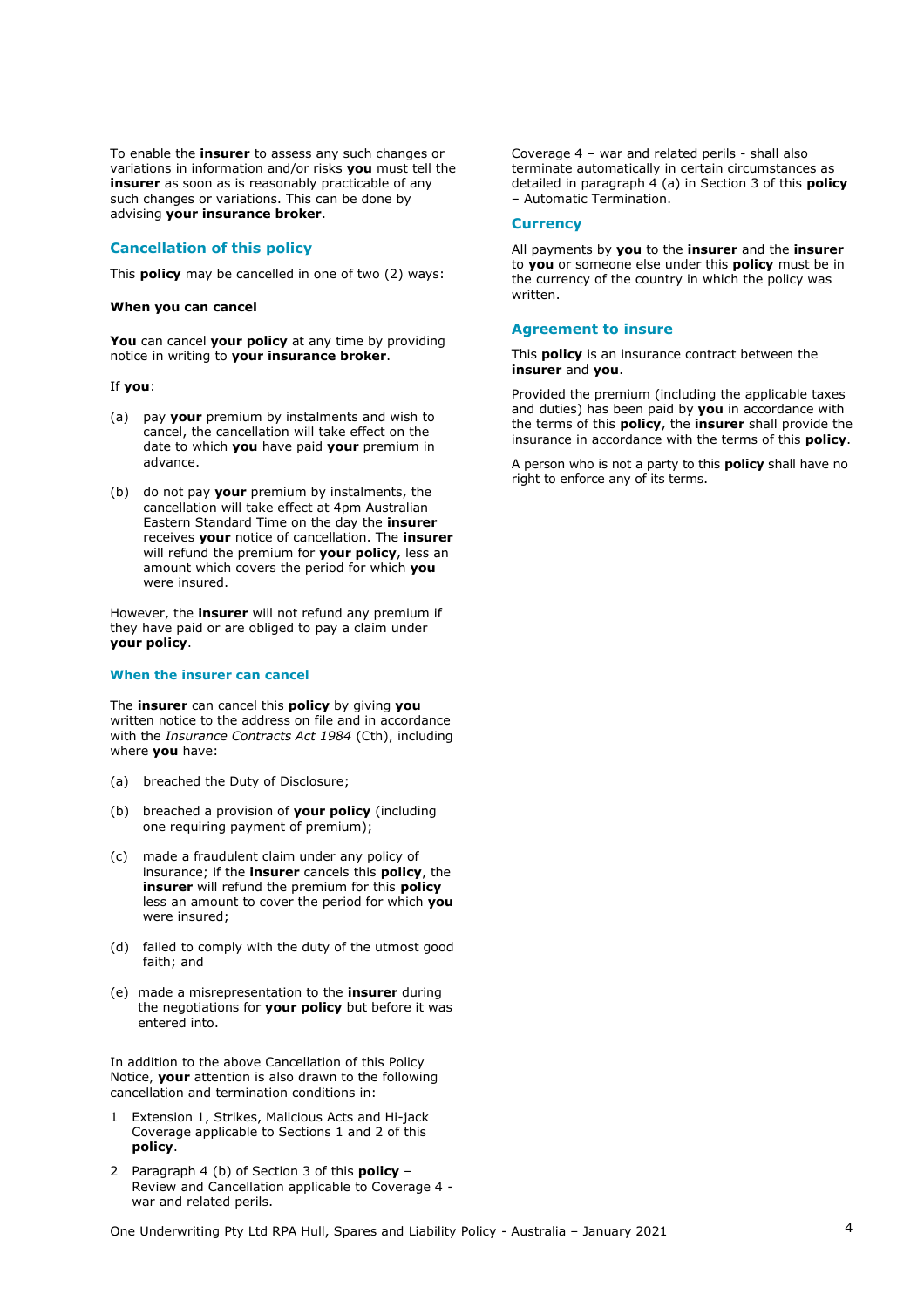## **Definitions**

#### **activities covered**

**Business** and / or **commercial** activities including **continuation flying** as shown in the **schedule**.

#### **annual aggregate**

The total amount the **insurer** will pay as claims under this **policy** during the **period of insurance**. If the **period of insurance** exceeds twelve (12) months the annual aggregate will be increased proportionately by the ratio that the excess period bears to the **period of insurance**. The same method will be conversely applied for any **period of insurance** less than twelve (12) months.

#### **bodily injury**

Physical injury including death resulting from such injury but excluding nervous shock or psychological injury unless accompanied by and directly caused by such physical injury to the same individual.

#### **business**

**Your** use of the **RPA** in the normal course of **your** work and / or work duties excluding **commercial** activities.

#### **cargo**

Merchandise or goods for delivery by or carried by the **RPA** in exchange for remuneration.

#### **chemical liability**

**Bodily injury** and / or **property damage** to third parties caused by chemicals, dusting powders, seeds, fertilizers or compounds.

#### **commencement of the operation of fitting it to**

From the moment the property ceases to be in contact with the ground or the trolley / stand on which it is located when the process of fitting it to the **RPA** is commenced.

#### **commercial**

**Your** use of the **RPA** for the benefit of third parties, in exchange for remuneration, as identified in the information supplied to the **insurer** when applying for this insurance.

#### **computer system**

Any computer, hardware, software, communications system, electronic device (including, but not limited to, smartphone, laptop, tablet, wearable device), server, cloud or microcontroller including any similar system or any configuration of the aforementioned and including any associated input, output, data storage device, networking equipment or back up facility owned or operated by **you** or any other party.

#### **confiscation**

Confiscation, nationalisation, seizure, restraint, detention, appropriation, requisition for title or use by or under the order of any Government (whether civil military or de facto) or public or local authority.

#### **continuation flying**

Use of the **RPA** for the purpose of the **RPA operator** maintaining their skill and proficiency of operation of the **RPA** for the **activities covered**, which includes participating in or on a training course for such purpose.

#### **cyber act**

An unauthorised, malicious or criminal act or series of related unauthorised, malicious or criminal acts, regardless of time and place, or the threat or hoax thereof, involving access to, processing of, use of or operation of any **computer system**.

#### **cyber incident**

Any:

- (a) error or omission or series of related errors or omissions involving access to, processing of, use of or operation of any **computer system**; or
- (b) partial or total unavailability or failure or series of related partial or total unavailability or failures to access, process, use or operate any **computer system**.

#### **deductible(s)**

The amount that is to be paid by **you** and is deducted from each claim or each **occurrence** as shown in the **schedule**. If a claim is less than the deductible amount then **you** will bear all of the claim.

In the event of an **occurrence** involving more than one deductible under Section 3 of this **policy**, then if beneficial to **you**, only one deductible shall apply being the highest deductible applicable to the **occurrence**.

#### **detachable payload(s)**

The equipment itemised in the **schedule** that attaches to the **RPA** and is removable and / or interchangeable from the **RPA** for purposes of the **activities covered**.

#### **endorsement(s)**

Any special terms and conditions added to this **policy**.

#### **flight(s)**

Occurs from the time the **RPA** is switched on, attempts to take off, whilst in the air, and until the **RPA** completes its landing and is powered down.

#### **force majeure**

Unusual and unforeseeable circumstances beyond **your** control, the consequences of which could not have been avoided.

#### **ground control station**

An interface which can be used to control / monitor single / multiple Remotely Piloted Aircraft flights during flight. The interface may also provide effective control of both **detachable payloads / nondetachable payloads**, potentially allowing data collated whilst in flight to be monitored.

#### **hi-jack**

Any unlawful seizure or wrongful exercise of control of the **RPA** through the use of force or the threat of force.

#### **insurance broker**

The party named in the **schedule** who acts as **your** agent.

#### **insured / you / your**

The party named in the **schedule**.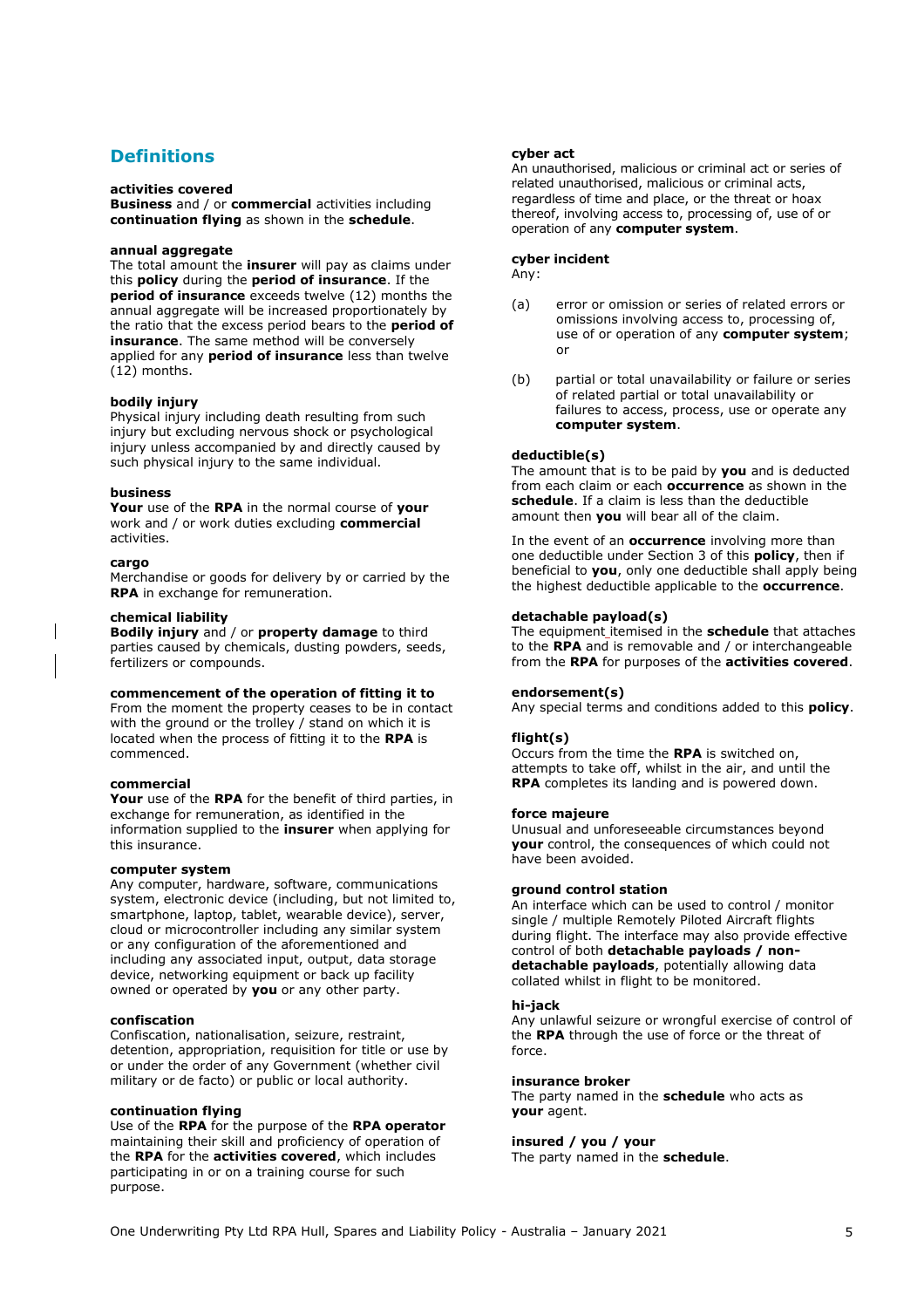#### **insured value(s)**

The market value of the **RPA** (and **detachable payload** where applicable) as determined by the **insurer** at the date of the loss or damage giving rise to a claim, taking into account all material aspects including age, wear and tear, and service history.

However, Insured Values shown in the **schedule**  represent the estimated market values supplied by **you** to the **insurer** at the inception of this **policy**. The **insurer** will never pay more than these amounts.

#### **insurer**

One Underwriting Pty Ltd on behalf of certain Underwriters at Lloyd's, London.

#### **invasion of privacy**

Data collected from the **RPA** whilst in **flight** and subsequently made available to third parties without the consent of the party to whom the data relates, including any breach of confidentiality, infringement, or violation of any right to privacy, or of any statutes, laws and regulations associated with the confidentiality, access, control, and use of personally identifiable, non-public information.

#### **malicious acts**

Any malicious act including vandalism or act of sabotage or **cyber act**.

#### **noise liability**

Claims for **bodily injury** and / or **property damage** arising from the noise of the **RPA** whilst in **flight**.

#### **non-detachable payload(s)**

Any equipment which forms an integral part of the **RPA** and is not intended to be removed from the **RPA***.*

#### **occurrence(s)**

An accident or a continued or repeated exposure to conditions occurring during the **period of insurance** which is neither expected nor intended from **your**  standpoint. All liability arising out of such exposure to substantially the same general conditions shall be deemed to arise out of one **occurrence**.

#### **overhaul cost**

The costs of labour and materials which are or would be incurred in the overhaul or replacement (as necessary) at the end of the **overhaul life** of the damaged or similar **unit**.

#### **overhaul life**

The amount of use, or operational and / or calendar time which, according to the manufacturer of the **RPA** and evidenced to **you**, determines when overhaul or replacement of a **unit** is required.

#### **period of insurance**

The length of time for which this **policy** is in force, from the start date until the expiry date, as shown in the **schedule** and for which **you** have agreed to pay a premium.

#### **policy**

This document, the **schedule** and any **endorsements** attached or attaching to this document and / or **schedule**.

#### **property damage**

Physical loss of or damage to or destruction of tangible property only.

#### **section(s)**

Part(s) of the **policy** that detail(s) the insurance cover provided.

#### **schedule**

The part of this **policy** setting out information provided to the **insurer** that shows the insurance coverage and includes the **schedule of RPA**.

#### **schedule of RPA**

The **RPA** covered by this **policy** and itemised in the **schedule.**

#### **strikes**

Strikes, riots, civil commotions or labour disturbances.

#### **sub-limit(s)**

A financial limitation in this **policy** on the amount of coverage available to cover a specific type of loss. A sub-limit is part of, rather than in addition to, the limit that would otherwise apply to that loss.

#### **terrorism**

Any act of one or more persons, whether or not agents of a sovereign power, for political or terrorist purposes and whether the loss or damage resulting therefrom is accidental or intentional.

#### **tethered aerostats**

A balloon, deriving its lift from the buoyancy of surrounding air, and connected to the ground at all times by a cable.

#### **total loss**

Physical damage to the **RPA** where in the reasonable opinion of the **insurer**:

- (a) the **RPA** is damaged to such an extent that it cannot economically be repaired; or
- (b) the cost of repairing the **RPA** is estimated to exceed the **insured value**; or
- (c) the **RPA** cannot be located fourteen (14) days after:
	- (i) the commencement of **flight** and arising from the **activities covered**; or
	- (ii) the date on which the theft was reported to the **insurer**.

#### **transit**

The carrying of the **RPA** and / or **RPA spares** by **you**  or the **RPA operator** from one location to another whilst packed in accordance with the relevant manufacturers' guidelines or the **RPA** is in a securely locked and padded RPA flight case and the **RPA spares** are in a securely locked and padded RPA spare parts case.

#### **RPA**

An aircraft owned by **you** or utilised under **your** care, custody, possession or control which is operated remotely without any on-board pilot, for which **you** are legally responsible, as itemised in the **schedule of RPA**. **RPA** includes any **non-detachable payload** and / or **detachable payload** where applicable and / or **tethered aerostats** but excludes kites.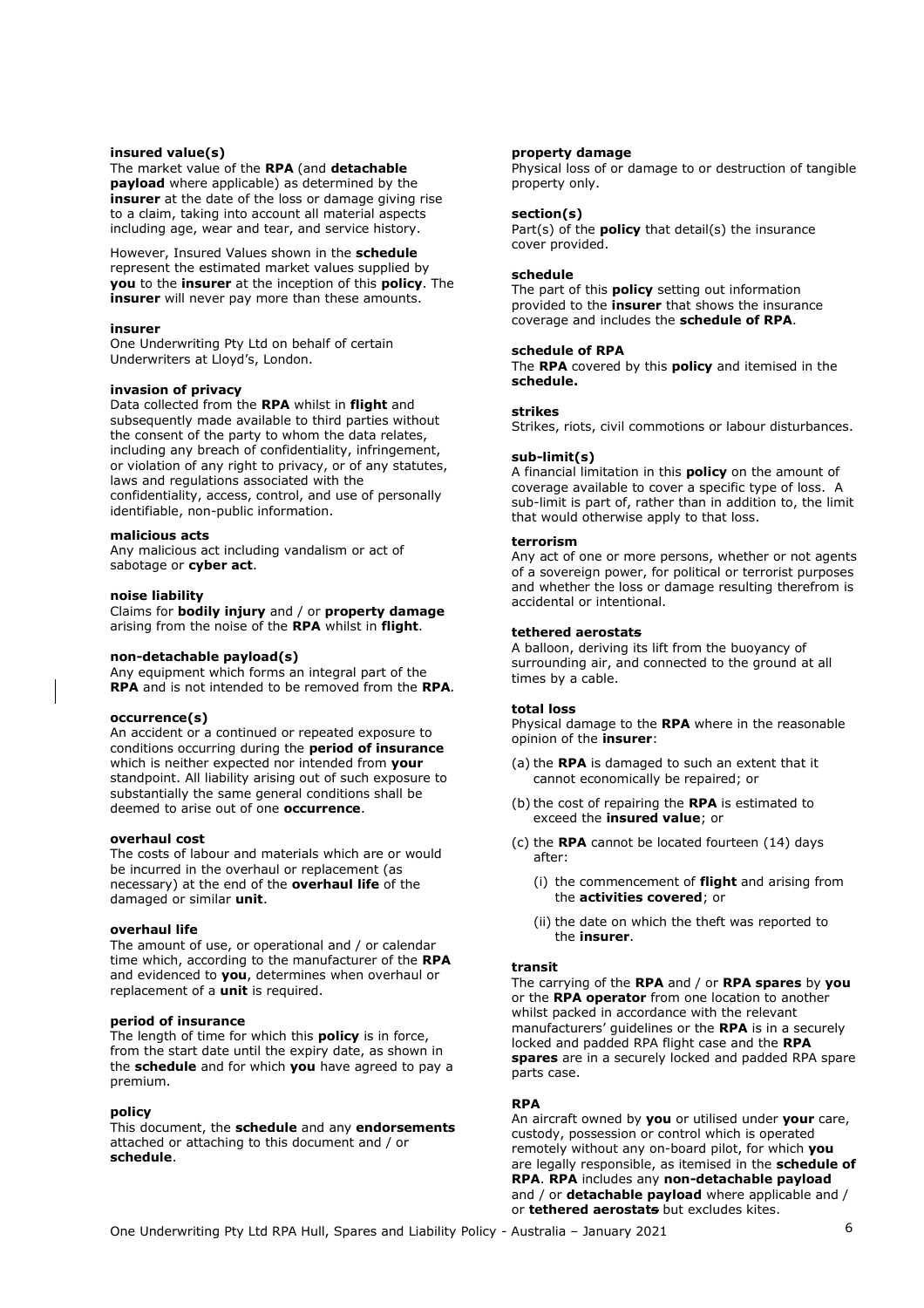#### **RPA operator**

The person who at all times directly manipulates the flight controls of the **RPA** and exercises direct authority over the initiation, continuation, diversion or termination of the **RPA flight**, excluding observers employed by **you**.

#### **RPA spares**

All equipment owned by **you** destined to be fitted to or form part of the **RPA** and ancillary equipment including the **ground control station** exclusively associated with the **activities covered.**

**RPA spares** does not include **detachable payloads** for which cover applies in accordance with Section 1 of this **policy**.

#### **unit**

A part or an assembly of parts (including any subassemblies) of the **RPA** which has been assigned an **overhaul life** as a part or an assembly.

## **vicariously liable**

The liability of one person for the acts or omissions of another.

#### **war**

War, invasion, acts of foreign enemies, hostilities (whether war be declared or not), civil war, rebellion, revolution, insurrection, martial law, military or usurped power or attempts at usurpation of power.

#### **General interpretation**

- (a) The singular includes the plural and vice versa, and the masculine includes the feminine and neutral;
- (b) "Including" and "include(s)" and "inclusive" mean without limitation;
- (c) Any obligation or payment owed by the **insurer** shall in every case be subject to the limits shown in the **schedule**;
- (d) Any reference to legislation includes any similar or related law, ordinance or regulation, any amendments, and any rules or regulations or executive orders issued thereunder, or by Federal, state, local or other agencies or similar bodies;
- (e) The descriptions in the headings and subheadings of this **policy** are solely for convenience and form no part of the terms and conditions of coverage; and
- (f) All or part of any provision of this **policy** which is or becomes void or illegal, invalid or unenforceable by a court or other competent body under the law of any applicable jurisdiction shall be deleted. The parties shall use their best efforts to agree a replacement for the provision deleted which achieves as far as possible the same effect as would have been achieved by the deleted provision had it remained enforceable.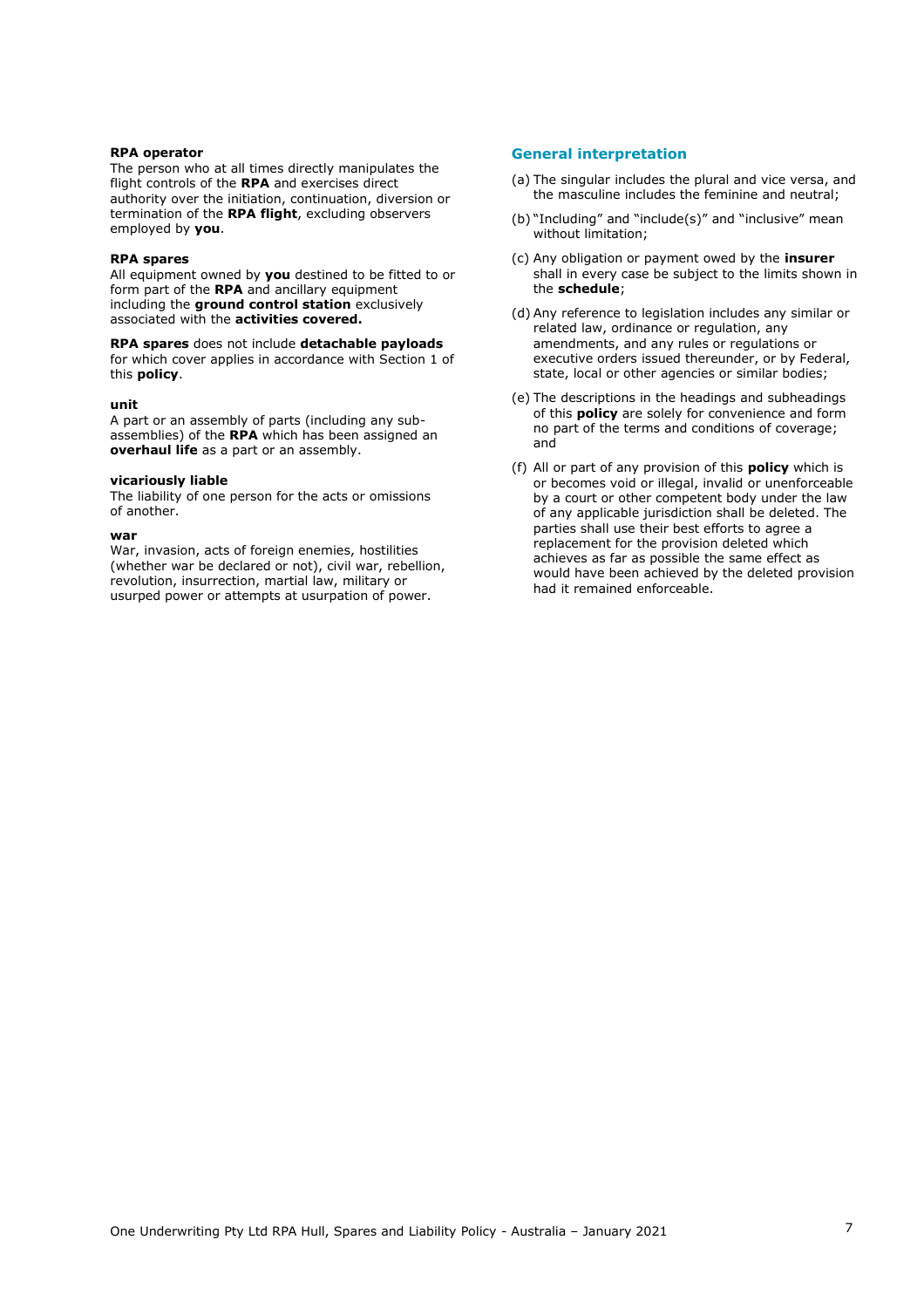## **Section 1 Physical Loss of or Damage to RPA**

#### **Coverage**

The **insurer** will pay **you** for physical loss of or damage to the **RPA**, inclusive of theft, occurring during the **period of insurance** and arising from the **activities covered**, whilst in **flight**, on the ground or in **transit** by any conveyance up to the **insured value**, less any applicable **deductible**.

## **Exclusions applicable to this section**

This **section** does not apply to:

- 1 loss or damage which is due and confined to:
	- (a) wear and tear or deterioration;
	- (b) defect, malfunction, breakdown or failure howsoever caused in any **unit** of the **RPA** and the consequences thereof within that **unit**. However, physical loss of or damage to the **RPA** consequent upon such defect, malfunction, breakdown or failure is covered.
- 2 loss of or damage to an engine **unit** caused by the ingestion of stones, grit, dust, sand, ice or any corrosive or abrasive material or any other substance which has a progressive or cumulative engine damage effect. Such loss or damage shall be regarded as wear and tear or deterioration and shall be excluded. However, ingestion causing sudden loss or damage to the **RPA** which is attributable to a single identifiable incident is covered.
- 3 loss or damage caused by:
	- (a) rot, fungus, mould, vermin, infestation, rust, oxidation, warping or shrinkage;
	- (b) dryness or exposure to light or extreme temperatures unless this results from high winds of destructive nature, rainstorm, hailstorm or snowstorm or fire;
	- (c) seepage, pollution or contamination of any type.
- 4 depreciation in value of the **RPA**.
- 5 theft or attempted theft of the **RPA**:
	- (a) by **you** or with **your** knowledge or consent; or
	- (b) by others. However, theft by others involving violent or forcible entry to or exit from a building, shipping container, gated compound secured with a closed shackle padlock, or locked boot, trailer, roof box or locked compartment of a motor vehicle, is covered under this **section** provided all security measures on the motor vehicle, trailer or roof box are in force at the time of the theft or attempted theft and the **RPA** is kept out of sight at all times.
- 6 loss or damage occurring whilst the **RPA** is being used for any illegal activity or whilst at air shows or participating in air racing events / meets or for any activity other than the **activities covered**.
- 7 loss or damage occurring whilst the **RPA**, when in **transit** or not in use, is not packed in accordance with manufacturer guidelines or in a securely locked and padded RPA flight case.
- 8 loss or damage occurring whilst the **RPA** is landing on or taking off or attempting to do so from a place which does not comply with the recommendations laid down by the manufacturer of the **RPA**, unless due to **force majeure**.
- 9 claims arising from **your** failure to take all reasonable care / measures to protect the **RPA** at all times and to maintain / operate it in good and proper condition in accordance with the manufacturer's guidelines.
- 10 loss or damage caused by maintenance, repair, renovation, restoration, modification or any similar process except where the **RPA** is being cleaned, repaired, inspected, worked on or maintained by a third party for whose acts or omissions **you** are **vicariously liable** or otherwise liable.
- 11 scratching / fogging / misting of lenses and / or mechanical or electrical derangement of **detachable payload** / **non-detachable payload** unless the **RPA** suffers damage at the same time.
- 12 loss or damage caused by:
	- (a) **war**, **terrorism** or **confiscation**;
	- (b) **strikes, malicious acts** or **hi-jack**;

which would include whilst the **RPA** is outside **your** control by reason of any of the above perils**.** However, exclusion (b) above shall not apply where Extension 1, Strikes, Malicious Acts and Hijack Coverage is shown in the **schedule** as being operative.

#### **Conditions applicable to this Section**

1 Dismantling, Transport and Repairs

If the **RPA** is damaged:

- (a) no dismantling or repairs shall be commenced without the consent of the **insurer** except whatever is necessary in the interests of safety, or to prevent further damage, or to comply with orders issued by the appropriate authority;
- (b) the **insurer** will pay only for repairs and transport of labour and materials by the most economical method unless the **insurer** agrees otherwise with **you**.
- 2 Partial Loss

If the **insurer** settles a claim other than on the basis of a **total loss** they will pay the cost of repairing the **RPA** less:

- (a) any applicable **deductible** and / or
- (b) an amount for wear and tear of any **unit**. This will be calculated as the proportion of the **overhaul cost** of any **unit** repaired or replaced as the used time bears to the **overhaul life** of the **unit**.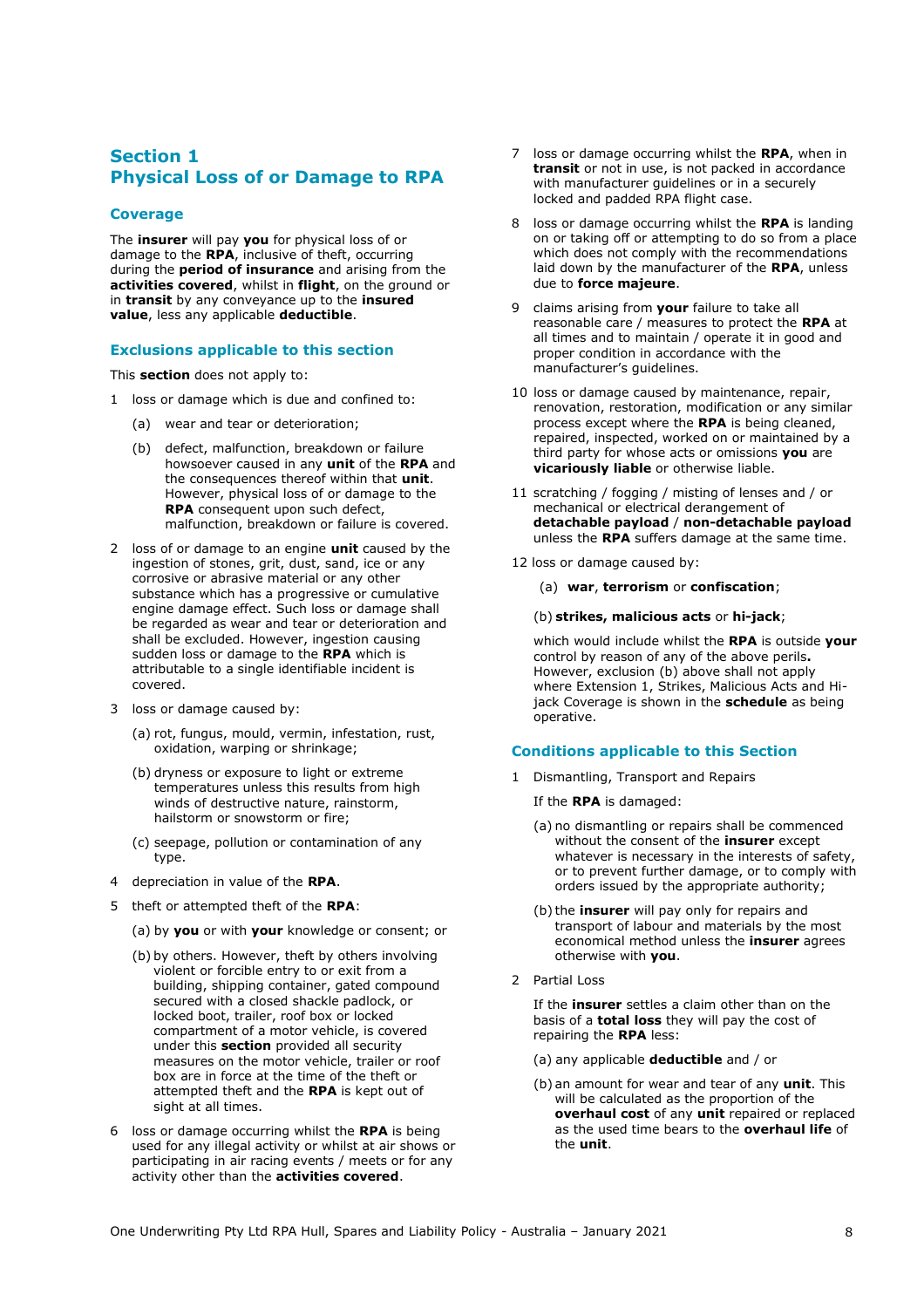3 Total Loss

If the **insurer** settles a claim on the basis of a **total loss** they will pay the **insured value** of the **RPA** less any applicable **deductible**.

4 Salvage

If the **insurer** settles a claim on the basis of a **total loss**, the respective **RPA** will no longer be insured under this **policy**, and the **insurer** may take the **RPA** together with all documents of record, registration and title as salvage.

5 Right of Ownership

Unless the **insurer** agrees in writing to take the **RPA** as salvage the **RPA** shall at all times remain **your** property and **you** shall have no right of abandonment to the **insurer**.

6 Detachable Payloads

The coverage afforded by this **section** in respect of **detachable payloads** applies whether attached to the **RPA** or not for purposes of the **activities covered**.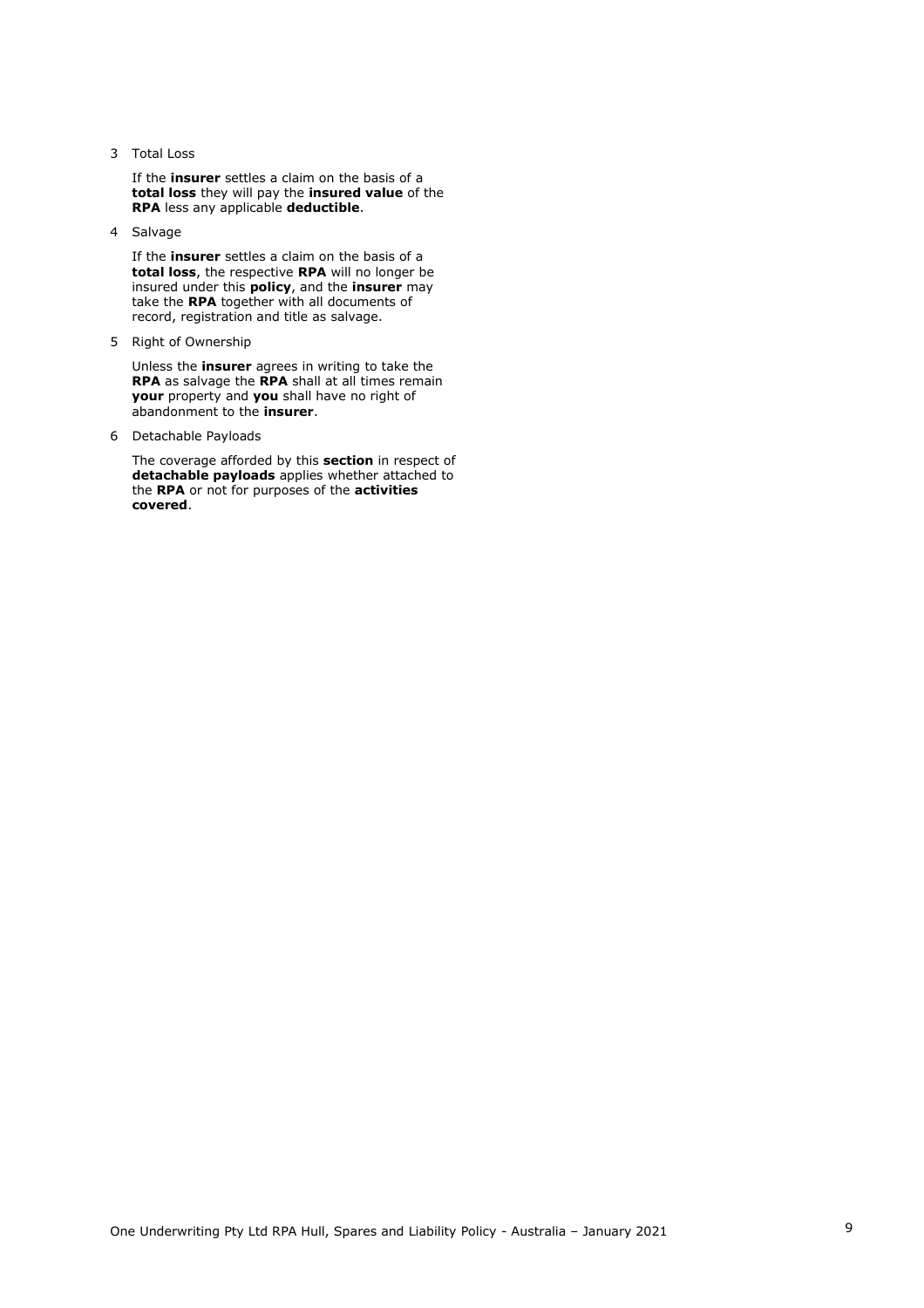## **Section 2 Physical Loss of or Damage to RPA Spares**

#### **Coverage**

The **insurer** will pay **you** for physical loss of or damage to **RPA spares**, inclusive of theft, occurring during the **period of insurance**, being **your** property or the property of others for which **you** are responsible, whilst such property is in **your** care, possession, custody or control on the ground, or whilst in **transit** by any conveyance, up to the limit as shown in the **schedule**, less any applicable **deductible**.

#### **Exclusions applicable to this Section**

This **section** does not apply to:

- 1 loss of or damage to any item of **RPA spares** occurring at any time after the **commencement of the operation of fitting it to** or placing it on board the **RPA** to which it is destined.
- 2 loss of or damage to **detachable payloads**.
- 3 loss of or damage to an engine occurring during the running or testing thereof.
- 4 loss or damage which is due and confined to mechanical or electrical derangement.
- 5 loss or damage which is due and confined to wear and tear or deterioration.
- 6 loss or damage caused by:
	- (a) rot, fungus, mould, vermin, infestation, rust, oxidation, warping or shrinkage;
	- (b) dryness or exposure to light or extreme temperatures unless this results from high winds of destructive nature, rainstorm, hailstorm or snowstorm or fire;
	- (c) seepage, pollution or contamination of any type.
- 7 depreciation in value of the **RPA spares**.
- 8 theft or attempted theft of the **RPA spares**:
	- (a) by **you** or with **your** knowledge or consent; or
	- (b) by others. However, theft by others involving violent or forcible entry to or exit from a building, shipping container, gated compound secured with a closed shackle padlock, or locked boot, trailer, roof box or locked compartment of a motor vehicle, is covered under this **section** provided all security measures on the motor vehicle, trailer or roof box are in force at the time of the theft or attempted theft and **RPA spares** are kept out of sight at all times.
- 9 loss or damage caused by maintenance, repair, renovation, restoration, modification or any similar process except where the **RPA spares** are being cleaned, repaired, inspected, worked on or maintained by a third party for whose acts or omissions **you** are **vicariously liable** or otherwise liable.
- 10 claims arising from **your** failure to take all reasonable care / measures to protect the **RPA spares** at all times.
- 11 unexplained loss or disappearance or inventory shortage of **RPA spares**.
- 12 loss or damage occurring whilst the **RPA spares**, when in **transit** or storage, are not packed in accordance with manufacturer guidelines or in a securely locked and padded RPA spare parts storage case.
- 13 loss or damage caused by:

(a) **war**, **terrorism** or **confiscation**;

#### (b) **strikes, malicious acts** or **hi-jack**;

which would include whilst the **RPA spares** are outside **your** control by reason of any of the above perils**.** However, exclusion (b) above shall not apply where Extension 1, Strikes, Malicious Acts and Hi-jack Coverage is shown in the **schedule** as being operative.

#### **Conditions applicable to this Section**

#### 1 Spares records

**You** shall keep a proper record of all items of **RPA spares** from time to time insured under this **section** and of the value of each item.

2 Rights of Ownership

Unless the **insurer** elects to take the **RPA spares** as salvage the **RPA spares** shall at all times remain **your** property and **you** shall have no right of abandonment to the **insurer**.

3 Salvage

All salvages, recoveries and payments recovered or received subsequent to a loss settlement under this section shall be applied as if recovered or received prior to that settlement and all necessary adjustments shall be made by the parties thereto.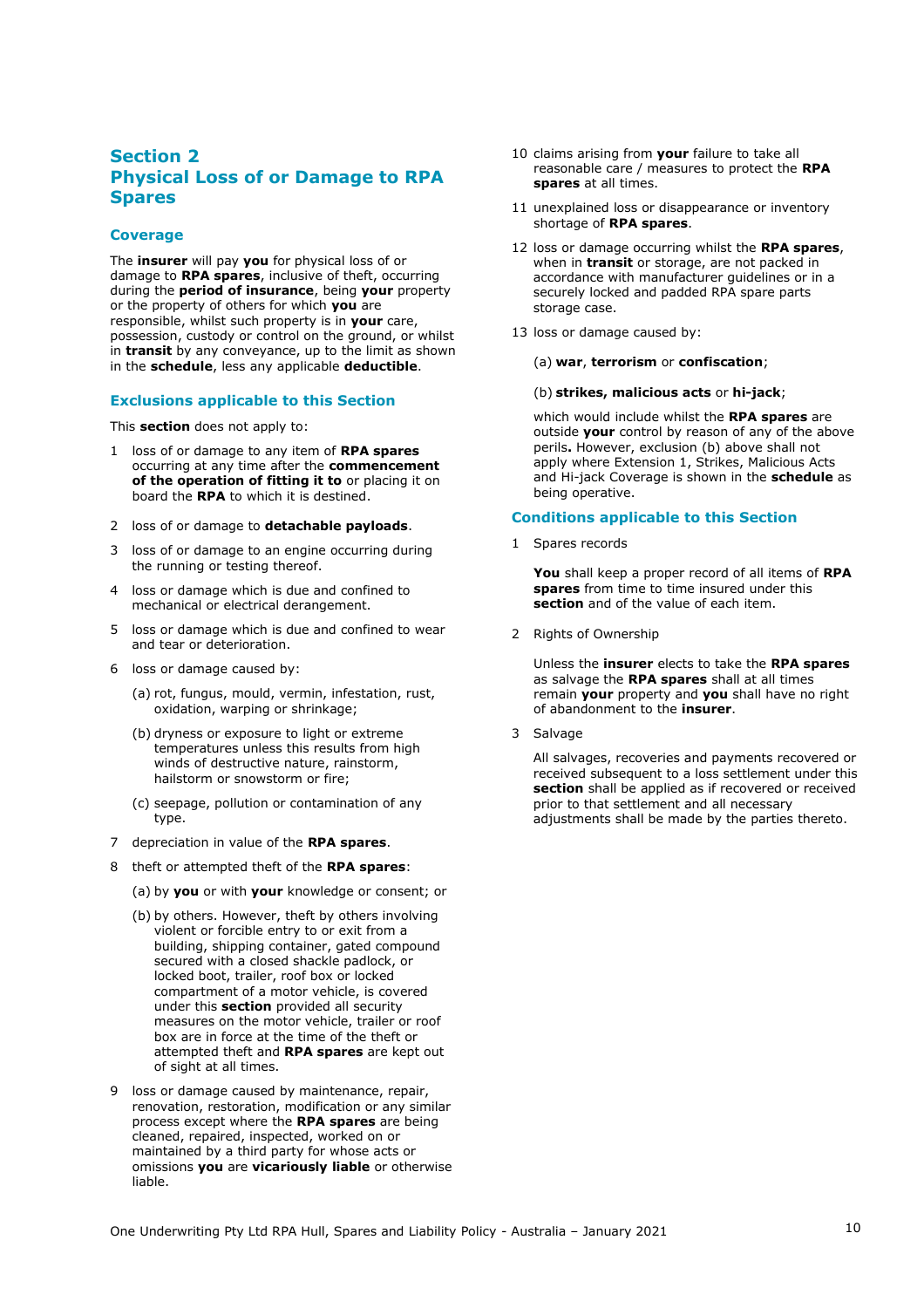## **Section 3 Legal Liability to Third Parties**

#### **Coverage**

The **insurer** will pay to or on behalf of **you** all sums for which **you** shall become legally liable to pay, and shall pay, as compensatory damages, up to the applicable limits or **sub-limits** shown in the **schedule**  less any applicable **deductible**, for:

- 1 **bodily injury** and / or **property damage** to third parties caused by an **occurrence:**
	- (a) arising out of the use of the **RPA** as part of the **activities covered**; or
	- (b) arising:
		- (i) in or about any premises used by **you** in connection with **your** operations as part of the **activities covered**;
		- (ii) elsewhere at any location in the course of any work or the performance of **your** duties in connection with the **activities covered**;
- 2 **invasion of privacy** arising out of the use of the **RPA** as part of the **activities covered** during the **period of insurance**;
- 3 **noise liability** arising out of the use of the **RPA** as part of the **activities covered** during the **period of insurance**.

This **section** includes a claim for compensatory damages by a third party against any of **your** subcontractors, outsourcers, employees or volunteer workers when they are acting on **your** behalf and for whom **you** are **vicariously liable** or otherwise liable.

#### 4 **war and related perils**;

Coverage 1 (a) of this **section** includes claims arising from **war, strikes, malicious acts, terrorism, confiscation** and **hi-jack** which also covers whilst the **RPA** is outside **your** control by reason of any of these perils**.**

#### (a) **Automatic Termination**

Coverage 4 shall terminate automatically in the following circumstances:

- (i) upon the outbreak of war (whether there be a declaration of war or not) between any two (2) or more of the following States, namely, France, the People's Republic of China, the Russian Federation, the United Kingdom, the United States of America;
- (ii) in respect of **war**, upon the hostile detonation of any weapon of war employing atomic or nuclear fission and / or fusion or other like reaction or radioactive force or matter wheresoever or whensoever such detonation may occur and whether or not the **RPA** may be involved; or
- (iii) the **RPA** is requisitioned for either title or use upon such requisition.

Provided that if the **RPA** is in the air when (a) (i), (ii) or (iii) occurs, then Coverage 4 (unless otherwise cancelled, terminated or suspended) shall continue in respect of such **RPA** until completion of its first landing thereafter.

#### (b) **Review and Cancellation**

- (i) The **insurer** may give notice to review premium and / or geographical limits – such notice to become effective on the expiry of seven (7) days from midnight Eastern Standard Time on the day on which notice is given.
- (ii) Following a hostile detonation as shown in (a) (ii) above, the **insurer** may give notice of cancellation in respect of one or more parts of the coverage provided for **strikes**, **malicious acts**, **terrorism**, **confiscation** and **hi-jack**, such notice to become effective on the expiry of forty-eight (48) hours from midnight Eastern Standard Time on the day on which notice is given.
- (iii)Coverage 4 may be cancelled by either the **insurer** or **you** giving notice to become effective on the expiry of seven (7) days from midnight Eastern Standard Time on the day on which such notice is given.

#### (c) **Notices**

All notices in respect of Coverage 4 shall be in writing via **your insurance broker**.

The limit of the **insurer's** liability for Coverages 2, 3 and 4 shall be the applicable **sub-limit** as shown in the **schedule.** This **sub-limit** is part of, and not in addition to, the applicable **section** limit for Coverage 1 above.

## **Exclusions applicable to this Section**

This **section** does not apply to:

- 1 **property damage** to property owned, rented, leased or occupied by, or whilst in the care, custody or control of, or whilst being handled, serviced or maintained by **you** or any of **your** employees or the **RPA operator**.
- 2 the **RPA** whilst being used for any illegal activity or for any activity other than **activities covered.**
- 3 **bodily injury** or **property damage** occurring whilst the **RPA** is landing on or taking off or attempting to do so from a place which does not comply with the recommendations laid down by the manufacturer of the **RPA** unless such noncompliance is due to **force majeure**.
- 4 liability assumed by **you** by agreement under any contract unless such liability would have attached to **you** in the absence of such agreement.
- 5 any claims:
	- (a) caused by seepage, pollution or contamination of any type, which includes electrical or electromagnetic interference; or
	- (b) for **chemical liability**.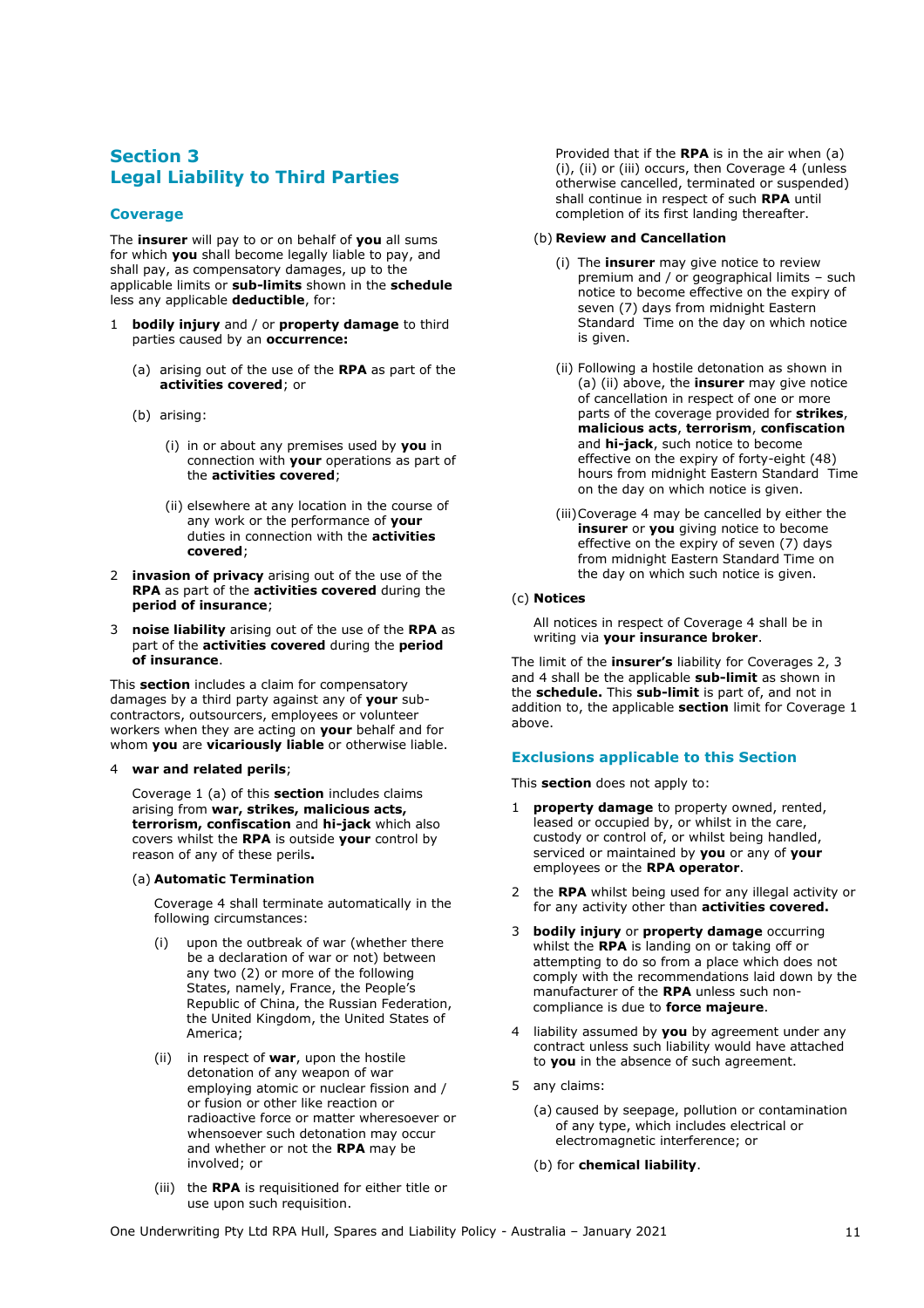- 6 **bodily injury** or **property damage** caused by any mechanically propelled vehicle which **you** may cause or permit any other person to use on the road in such a manner as to render them responsible for insurance under any domestic or international law appertaining to road traffic, or where no such law exists, whilst such vehicle is on any public highway.
- 7 liability arising out of any air meet, air race, or air show, nor any stand used for the accommodation of spectators in connection therewith unless agreed otherwise by the **insurer**.
- 8 **bodily injury** or **property damage** arising out of construction of, demolition of or alterations to buildings, runways, or installations by **you** or **your** contractors or sub-contractors (other than normal maintenance operations) unless agreed otherwise by the **insurer**.
- 9 **bodily injury** or **property damage** arising out of any goods or products manufactured, constructed, altered, repaired, serviced, treated, sold, supplied, or distributed by **you** or **your** employees after such goods or products have ceased to be in the possession or under **your** control.
- 10 **bodily injury** to or **property damage** sustained by any person, who at the time of sustaining such injury or damage is engaged in **your** service or acting on **your** behalf, or liability for which **you** or **your** insurer may be held liable under any workers compensation, unemployment compensation or disability benefits law or any similar law.
- 11 the cost of making good any faulty workmanship for which **you**, **your** employees, contractors or subcontractors may be liable (but this limitation shall not exclude resulting damage arising out of such faulty workmanship).
- 12 liability arising out of the operation of an airfield control tower unless agreed otherwise by the **insurer**.
- 13 claims arising from **your** failure to take all reasonable care / measures to protect the **RPA** at all times and to maintain / operate it in good and proper condition in accordance with the manufacturer's guidelines.
- 14 any claims caused by **war**, **strikes**, **malicious acts**, **terrorism**, **confiscation** or **hi-jack** in respect of Coverages 1(b), 2 and 3.

#### **Condition applicable to this Section**

Limitation of Liability

If the **insured** comprises more than one party under this **section**, whether by **endorsement** or otherwise, the total liability of the **insurer** in respect of any or all insureds shall not exceed the applicable limit as shown in the **schedule**.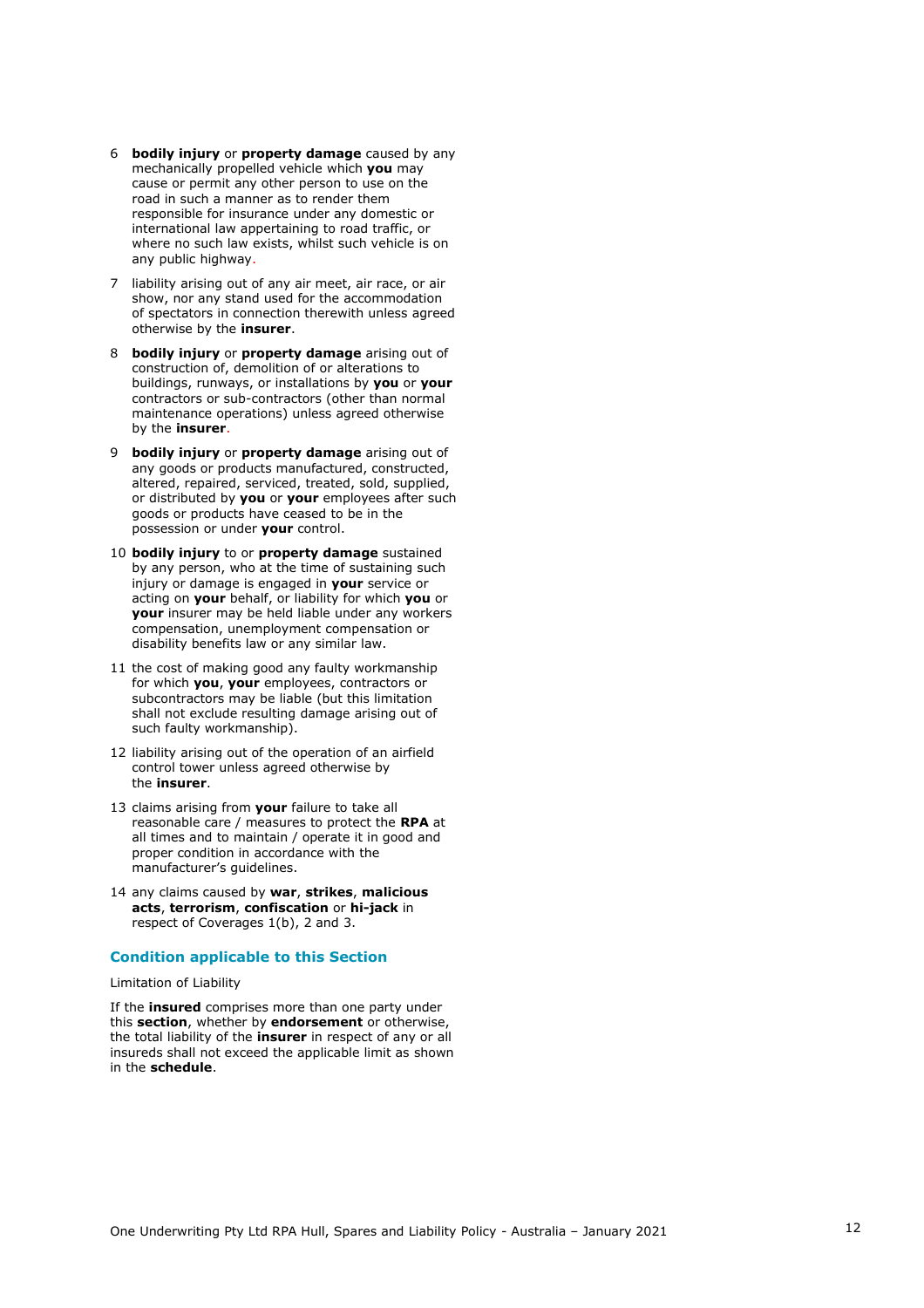## **General Exclusions**

The following exclusions apply to this **policy** in addition to specific exclusions contained in each individual **section**.

This **policy** does not apply to:

- 1 (a) any sort of nuclear material, nuclear reaction, nuclear radiation or radioactive contamination;
	- (b) any products or services which include, involve or relate in any way to anything in (a) above, or the storage, handling or disposal of anything in (a) above; or
	- (c) all operations carried out at or on any premises or locations on which anything in (a) or (b) above is located.
- 2 any hostile detonation of any weapon of war employing atomic or nuclear fission and / or fusion or other like reaction or radioactive force or matter.
- 3 any failure by any equipment (including any hardware or software) to correctly recognise any given date or to process any data or to operate properly due to any failure to correctly recognise any given date.
- 4 any claims caused by:
	- (a) the actual, alleged or threatened presence of asbestos in any form, or any material or product containing, or alleged to contain, asbestos; or
	- (b) any obligation, request, demand, order, or statutory or regulatory requirement that **you** or others test for, monitor, clean up, remove, contain, treat, neutralise, protect against or in any other way respond to the actual, alleged or threatened presence of asbestos or any material or product containing, or alleged to contain, asbestos.

Regardless of any other provisions in this **policy**, the **insurer** will have no duty to investigate, defend or pay defence costs in respect of any claim excluded in whole or in part under paragraphs (a) or (b) of this exclusion.

- 5 any indirect or consequential loss or expense incurred relating to any **occurrence**, incident or circumstances resulting in a claim under this **policy** and which includes but is not limited to any loss of use, income or contract or interruption to **your** business or any third party business or personal property affected by such **occurrence**, incident or circumstances.
- 6 loss of or damage to the **RPA** or **RPA spares** or **bodily injury** or **property damage** to third parties or any **flight** which occurs over or within the following territories, unless as a result of **force majeure** or where the **insurer** has agreed otherwise prior to the commencement of any such **flight**:
	- Algeria
	- **Burundi**
	- Cameroon
- Central African Republic
- Democratic Republic of Congo
- Ethiopia
- Kenya
- Mali
- **Mauritania**
- Nigeria
- Somalia
- The Republic of Sudan
- South Sudan
- Colombia
- Peru
- Afghanistan
- North Korea
- Pakistan
- **Georgia**
- **Ukraine**
- Russia
- **Iran**
- Iraq
- Lebanon
- Libya
- Egypt
- **Syria**
- Yemen
- USA and protectorates
- 7 any claims where the number of **RPA** in the air at any one time exceeds the maximum number shown in the **schedule**.
- 8 any claims caused by a **cyber incident**.
- 9 any claims relating to **cargo**.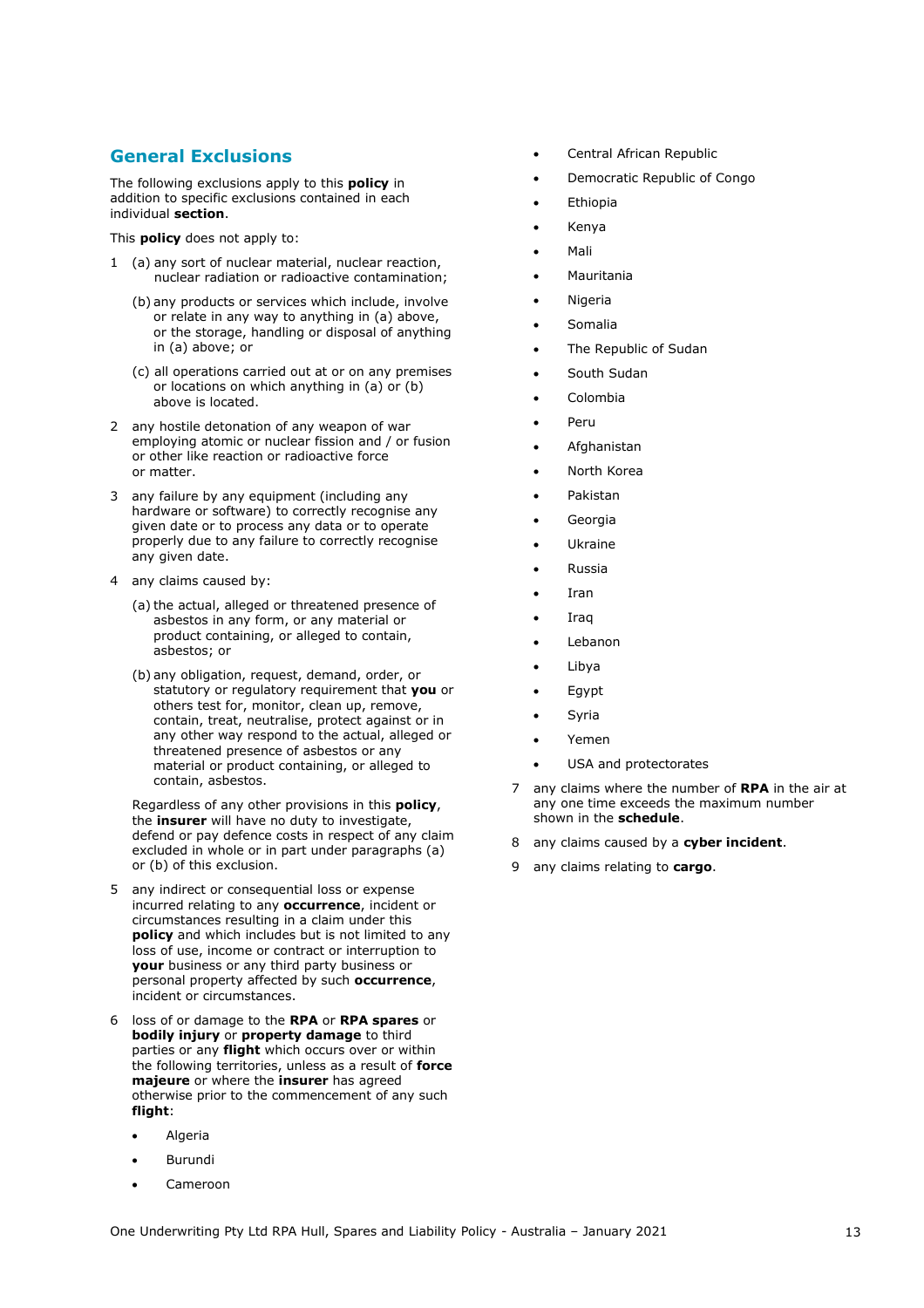## **General Conditions**

The following conditions apply to this **policy** in addition to specific conditions contained in each individual **section**.

#### **1 Two (2) or more RPA**

When two (2) or more **RPA** are insured, the terms of this **policy**, including the limits as shown in the **schedule**, shall apply separately to each **RPA** unless otherwise shown.

## **2 Maximum Flight Time**

No single **RPA** will exceed five hundred (500) hours' flying time during any one twelve (12) months period.

If the **period of insurance** is greater than twelve (12) months, the maximum of five hundred (500) hours will be increased proportionately in the ratio that the period in excess of the **period of insurance** bears to the **period of insurance**. The same method will be conversely applied for any **period of insurance** less than twelve (12) months.

#### **3 Assignment**

**Your** rights under this **policy** may not be assigned without the **insurer's** prior written agreement, such agreement not to be unreasonably withheld.

## **4 Other Insurance**

The coverage afforded by this **policy** shall be excess insurance over any other valid and collectible insurance available to **you**.

## **5 Subrogation**

The **insurer** will be entitled whether before or after paying **your** claim to conduct in **your** name the defence or settlement of any claim or to take action to seek recovery or secure indemnity from any third party in respect of any claim covered by this **policy** and will have full discretion in the conduct of any such proceedings.

**You** shall at all times provide all information and assistance as the **insurer** or any person authorised by the **insurer** may reasonably require.

#### **6 Premium**

The premium for this **policy** is shown in the **schedule**.

If any part of the premium as shown in the **schedule** is shown as being adjustable **you** shall within one (1) month of the expiry of the **period of insurance** or such further periods as the **insurer** may allow, furnish such details as the **insurer** may require and the premium for such period will be adjusted accordingly subject to any minimum premium(s) that may be required by the **insurer**.

If any part of the premium is calculated on estimates, **you** shall keep accurate records containing all particulars relating thereto and shall permit the **insurer** or their representatives to inspect such records at any time.

You must pay the premium (or any instalment) on or before the date(s) shown in the debit note / invoice provided to **you** by **your insurance broker**. In the event of non-payment of premium (or any instalment) this **policy** shall be cancelled by or on behalf of the **insurer** in accordance with the terms and conditions provided to **you** by **your insurance broker**.

## **7 Claims Notification**

**You** must give notice as soon as reasonably practicable of any claim, potential claim or **occurrence**, incident or circumstances likely to give rise to a claim under this **policy** to the **insurer** via **your insurance broker**. In all cases **you** shall:

- (i) provide full particulars in writing of such claim or potential claim or **occurrence**, incident or circumstances likely to give rise to a claim and immediately forward any letters or documents relating thereto comprising of all log books and other records in connection with the **RPA** and / or **RPA spares**;
- (ii) give notice of any impending prosecution;
- (iii) render such further information and assistance as the **insurer** may reasonably require;
- (iv) not act in any way to the detriment or prejudice of the interests of the **insurer**; and
- (v) not make any admission of liability or payment or offer or promise of payment without the written consent of the **insurer**.

In the event of theft of the **RPA** or **RPA spares** which is likely to give rise to a claim under this **policy**, **you** must also report details to the police as soon as is reasonably practicable and provide a copy of the official police report / crime number to the **insurer** at the time of claim. If the **RPA** or **RPA spares** is / are found undamaged before the **insurer** has paid any claim in relation to the theft, then the **insurer** will pay the cost of returning it / them to **you** by the most economic means.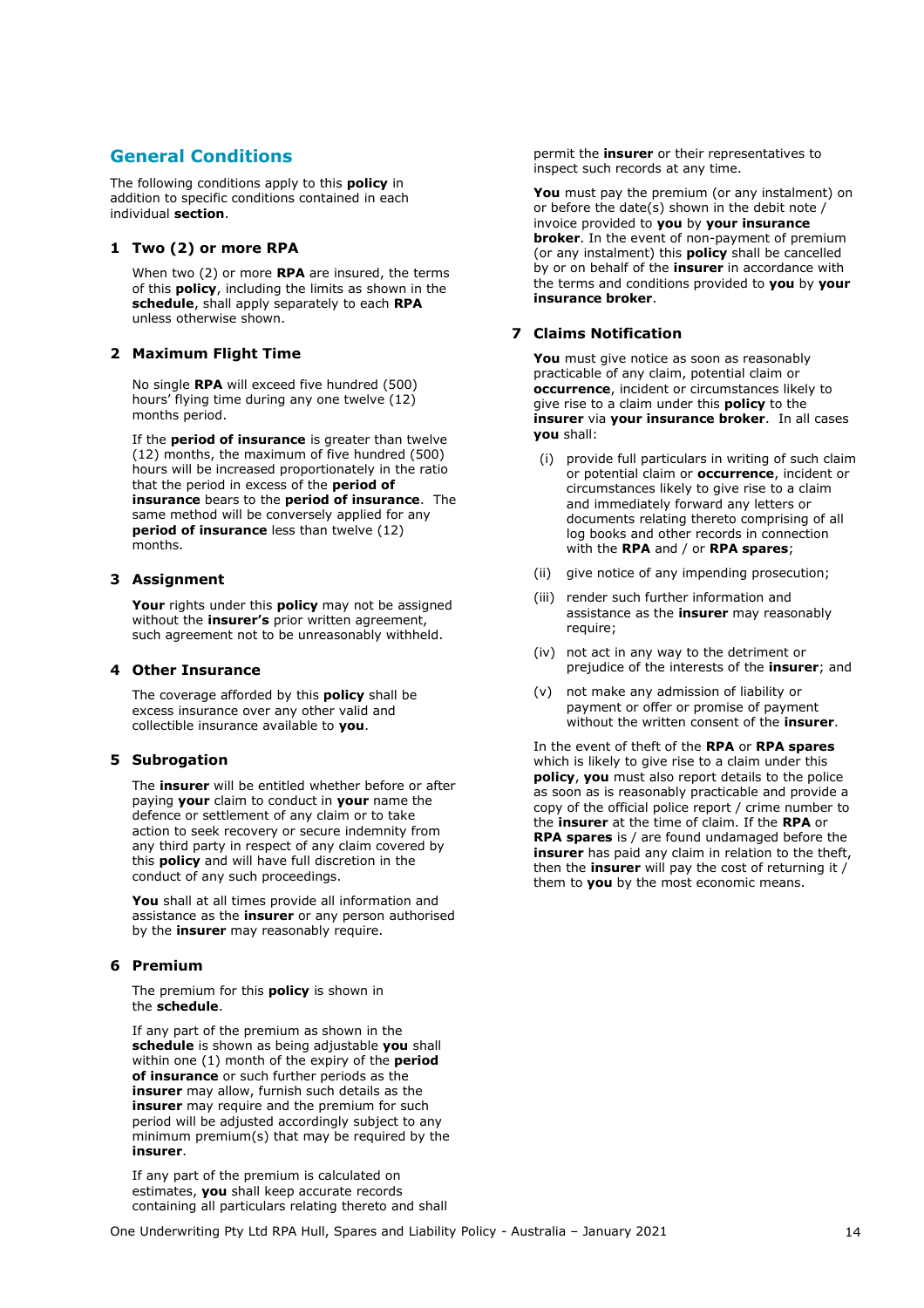#### **8 Payment of Costs**

The **insurer** will pay any legal costs and expenses incurred with their written consent in defending any action which may be brought against **you** in respect of any claim for compensatory damages. In no event shall the **insurer** be liable for or pay damages and / or legal costs and expenses (separately or combined) in excess of the total limit of liability shown in the **schedule**.

However, should any amount agreed or awarded in respect of such claim exceed the total limit shown in the **schedule**, the liability of the **insurer** in respect of legal costs and expenses shall be limited (within the total limit) to such proportion of the said legal costs and expenses as the total limit bears to the amount paid as damages.

The **insurer** shall not be obliged to pay any legal costs and expenses incurred after the total limit of liability shown in the **schedule** has been exhausted and shall be entitled to return the control of any legal proceedings (without any further liability of any sort) to **you**, which **you** will accept without delay.

#### **9 Fraudulent Claims**

If any claim be in any respect fraudulent or if any fraudulent means or devices are used by **you** or anyone acting on **your** behalf to obtain any benefit under this **policy**, or if any loss hereunder be occasioned by a wilful act by **you** or with **your** connivance, the **insurer**, without prejudice to any other right(s) they might have under this **policy**, shall be entitled to refuse to pay such claim.

#### **10 Operation of the RPA**

- (a) During the **period of insurance,** the **RPA operator** is required to hold every permission, licence and certificate legally required to perform the **activities covered** in each country in which they operate (where applicable). Where specific permissions / licences / certification is / are not required for the **activities covered** in a particular country the **RPA operator** is to comply with the regulations / requirements for RPA operations in that country.
- (b) Any **RPA operator** undergoing a flight assessment and / or examination which forms part of their **continuation training** is to be supervised by a training course examiner / instructor at all times.
- (c) **You** shall comply with all international and national regulation, with air navigation and airworthiness orders and requirements issued by any competent authority affecting the safe operation of the **RPA**, and shall ensure that:
	- (i) the **RPA** is airworthy at the commencement of each **flight**;
	- (ii) all log books and other records in connection with the **RPA** which are required by any official regulations in force from time to time shall be kept up

to date and shall be produced to the **insurer** or their agents on request;

- (iii) **your** employees and agents comply with such orders and requirements.
- (d) Each **RPA** will not exceed thirty (30) kg.
- (e) Any **RPA** with inbuilt 'Return to Home' function will have it set to `on` at all times except where the **RPA** is over water when it is set to return to a suitable fixed location on land or vessel.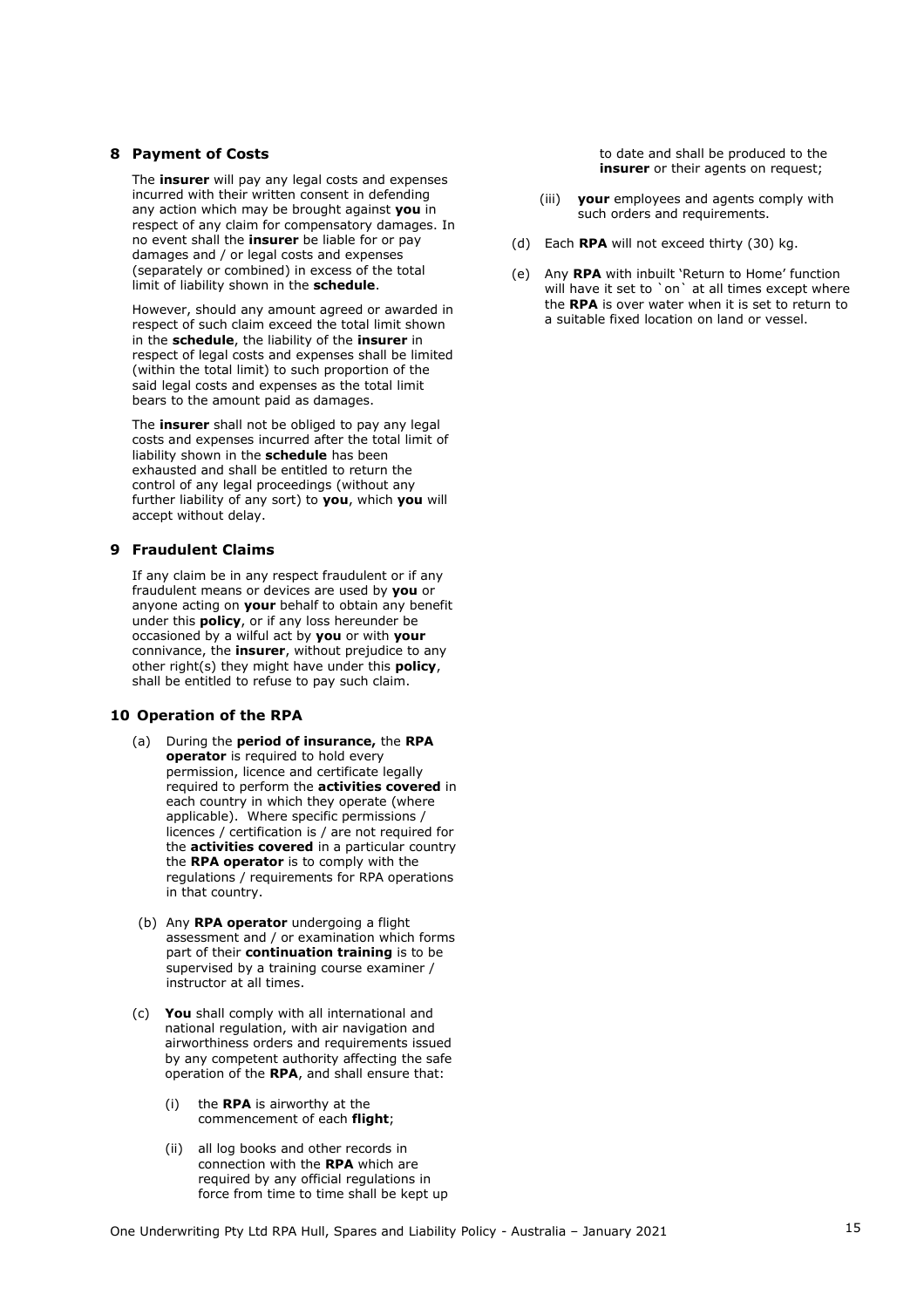One Underwriting Pty Ltd RPA Hull, Spares and Liability Policy - Australia – January 2021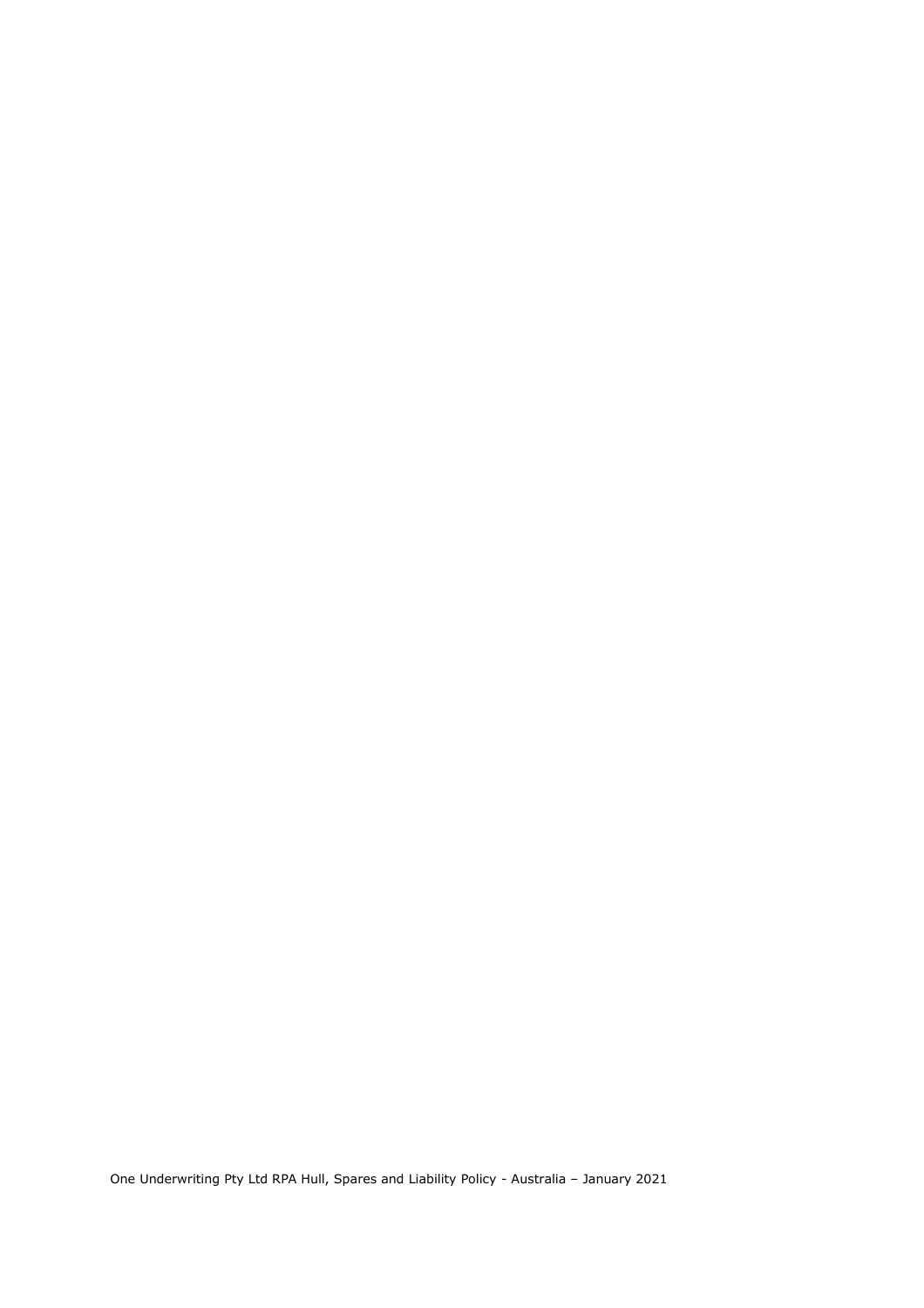## **Extensions applicable to this Policy**

Subject to all **policy** terms, conditions, limitations and exclusions, the following areas of coverage form part of this **policy** up to the applicable limit / **sub-limit** shown in the **schedule**:

## **Extension 1 Strikes, Malicious Acts and Hi-jack Coverage**

Regardless of Exclusion 12(b) of Section 1 and Exclusion 13(b) of Section 2 of this **policy**, Sections 1 and 2 shall extend to include claims caused by the following:

- 1 **strikes**;
- 2 **malicious acts**; and
- 3 **hi-jack**;

during the **period of insurance** which includes whilst the **RPA/RPA Spares** is/are outside **your** control by reason of any of the above perils.

Provided always that the insurance provided by this Extension 1 may be cancelled by the **insurer** giving notice effective on the expiry of seven (7) days from midnight Eastern Standard Time on the day on which notice is issued.

The cover provided by this Extension 1 ceases at midnight Australian Eastern Standard Time 7 days after the **insurer**  gives notice to **you**.

## **Extension 2 RPA Operators Indemnity**

Section 3 of this **policy** shall extend to include, as if they were **you**, any **RPA operator** authorised by **you** under the terms of Section 3 in respect of liability arising out of the operation of the **RPA**, but not so as to increase the liability of the **insurer** beyond the amount which would otherwise have been payable under this Extension 2 had the liability been incurred by **you**.

Provided always that:

- 1 at the time of any **occurrence** giving rise to a claim under this Extension 2 the said **RPA operator**:
	- (a) shall as though they were **you**, observe, fulfil and be subject to the terms, conditions and exclusions contained in this **policy**, and
	- (b) is not entitled to indemnity under any other insurance.
- 2 There shall be no indemnity under this Extension 2 in respect of claims made against the **RPA operator** by **you** and / or with respect to the **RPA**.

## **Extension 3 Liability to RPA Operators**

Section 3 shall extend to include **your** liability in respect of the **RPA operator**, except liability required to be insured under the terms of any employers' liability or workers compensation legislation or any similar legislation.

## **Extension 4 Cyber Extension – Loss of Digital Assets**

Regardless of General Exclusion 8, this **policy** shall extend to include necessary and reasonable costs of **reconstitution of data** as a direct result of loss of or damage to **your digital assets** arising from a **cyber incident** or **cyber act** during the **period of insurance**.

This Extension 4 does not apply to:

1 restoring, updating, or replacing **digital assets** to a level beyond that which existed prior to when such loss or damage occurred;

One Underwriting Pty Ltd RPA Hull, Spares and Liability Policy - Australia – January 2021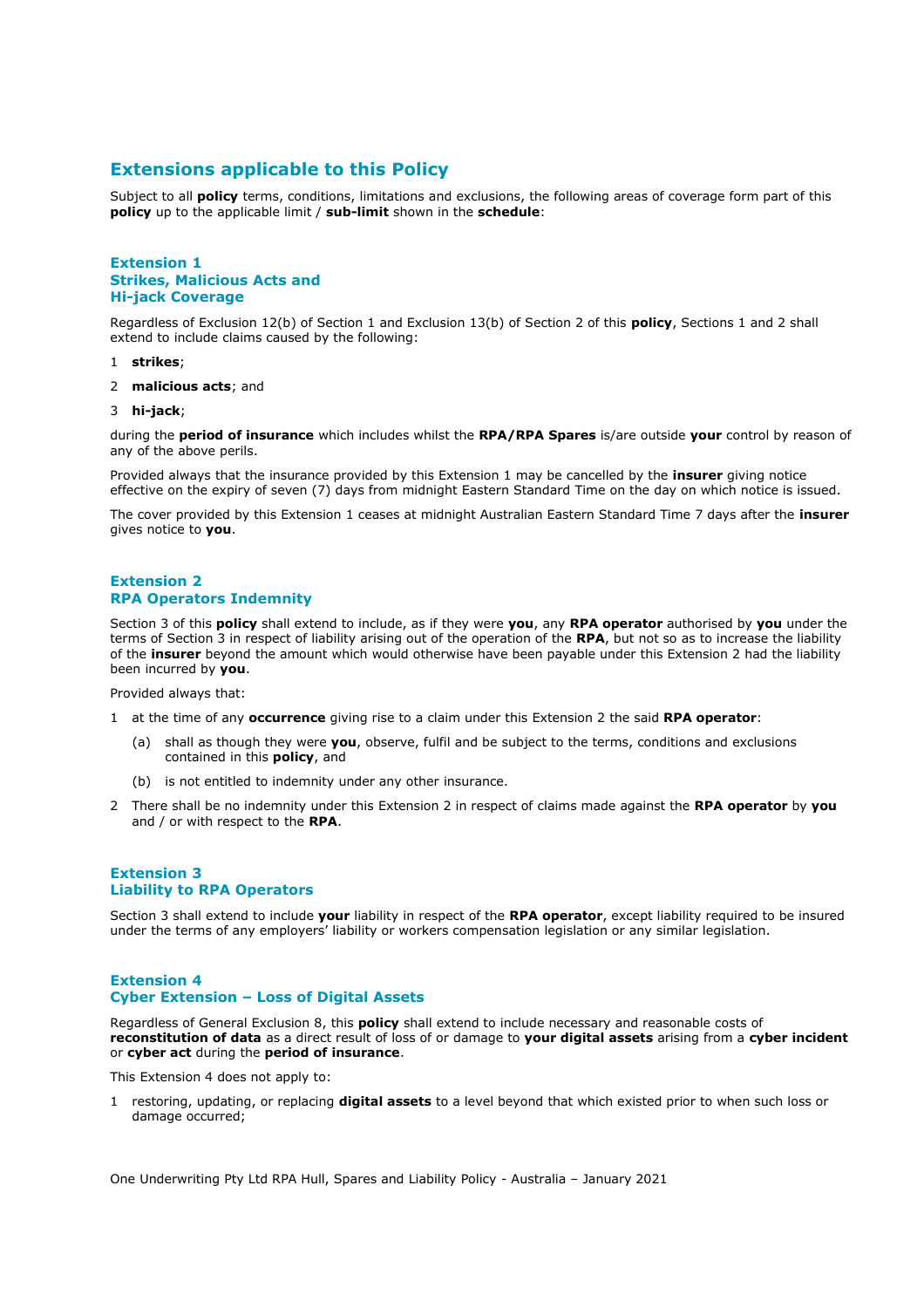- 2 contractual penalties or pre-agreed or consequential damages or loss of goodwill, loss of business, loss of anticipated profits or savings and all other pure economic loss, or any consequential loss;
- 3 any liability to third parties for whatever reason, including legal costs and expenses of any type;
- 4 fines or penalties imposed by law; or
- 5 economic or market value of **digital assets**.

The **insurer** will not pay any claim for **reconstitution of data** unless **you** take all reasonable steps to make back-up copies of all such data at least once a week and keep the copies at an alternate storage site.

The following additional definitions apply to this Extension 4:

#### **digital assets**

Those images or data captured by use of the **RPA**. **Digital assets** do not include any other images or data either owned by **you** or in **your** care, custody or control.

#### **reconstitution of data**

Reconstitution of images or data **you** need to continue the **activities covered** if **your** electronic records and electronic data have been lost or distorted.